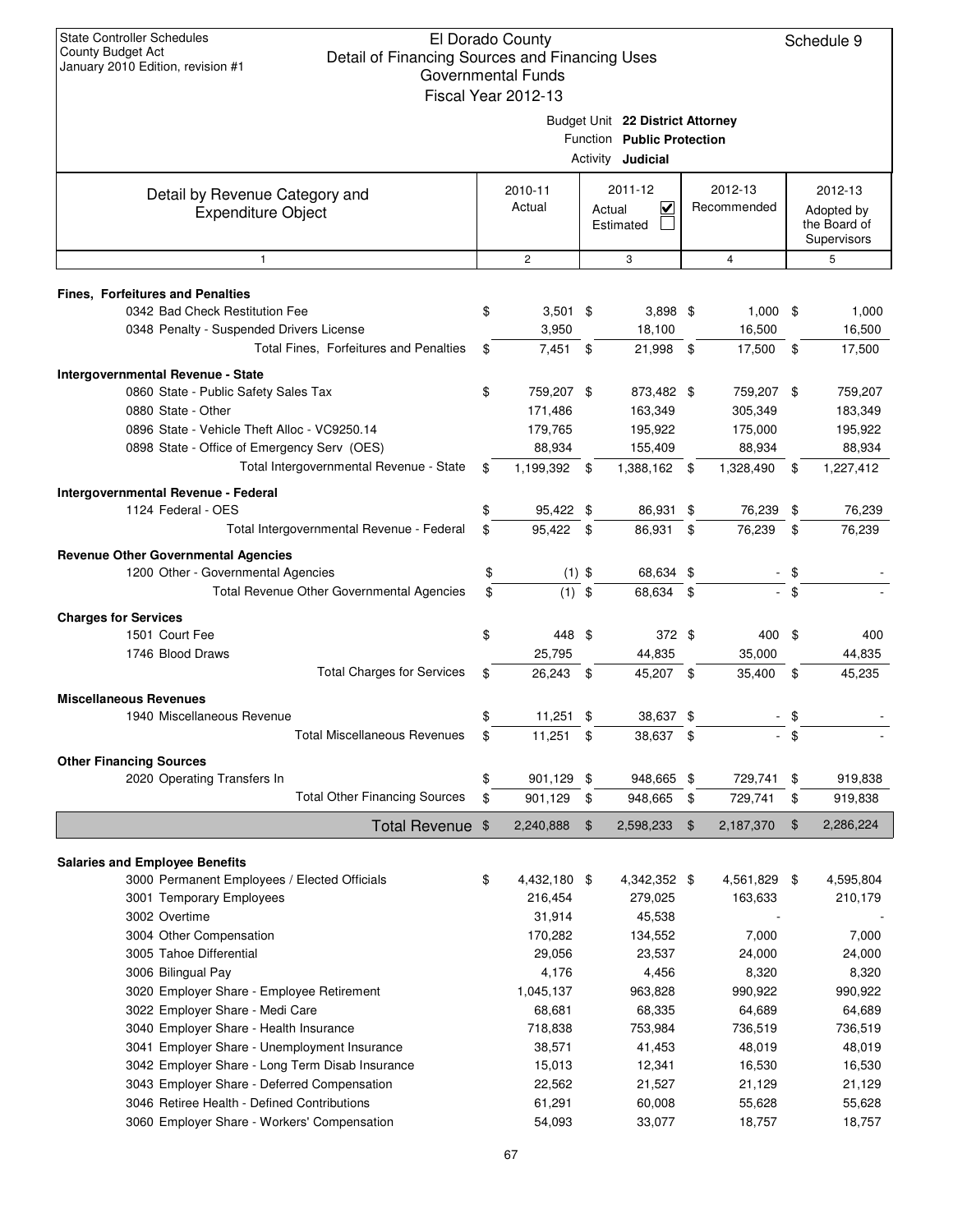|                                                          | Governmental Funds  |                                   |                 |                             |
|----------------------------------------------------------|---------------------|-----------------------------------|-----------------|-----------------------------|
|                                                          | Fiscal Year 2012-13 |                                   |                 |                             |
|                                                          |                     | Budget Unit 22 District Attorney  |                 |                             |
|                                                          |                     | Function Public Protection        |                 |                             |
|                                                          |                     | Activity <b>Judicial</b>          |                 |                             |
|                                                          |                     |                                   |                 |                             |
| Detail by Revenue Category and                           | 2010-11             | 2011-12                           | 2012-13         | 2012-13                     |
| <b>Expenditure Object</b>                                | Actual              | $\overline{\mathsf{v}}$<br>Actual | Recommended     | Adopted by                  |
|                                                          |                     | Estimated                         |                 | the Board of<br>Supervisors |
| $\mathbf{1}$                                             | $\mathbf{2}$        | 3                                 | $\overline{4}$  | 5                           |
| 3080 Flexible Benefits                                   | 24,316              | 30,572                            | 185,980         | 185,980                     |
| Total Salaries and Employee Benefits                     | \$<br>6,932,566     | \$<br>6,814,587                   | \$<br>6,902,955 | \$<br>6,983,476             |
| <b>Services and Supplies</b>                             |                     |                                   |                 |                             |
| 4020 Clothing and Personal Supplies                      | \$                  | \$<br>344 \$                      |                 | \$                          |
| 4040 Telephone Company Vendor Payments                   | 7,434               | 5,837                             | 6,016           | 10,468                      |
| 4041 Cnty Pass thru Telephone Chrges to Depts            | 2,414               | 2,771                             | 2,781           | 2,781                       |
| 4044 Cable/Internet Service                              |                     | 184                               |                 |                             |
| 4060 Food and Food Products                              |                     | 8                                 |                 |                             |
| 4086 Household Expense - Janitorial/Custodial            |                     | 950                               |                 |                             |
| 4100 Insurance - Premium                                 | 94,251              | 76,362                            | 65,004          | 65,004                      |
| 4120 Jury and Witness Expense                            | 9,289               | 4,451                             | 2,500           | 2,500                       |
| 4123 Jury Expense - Meals                                |                     | 120                               |                 |                             |
| 4124 Witness Fee                                         | 735                 | 1,683                             | 2,000           | 2,000                       |
| 4126 Jury Mileage: Criminal                              | 2,961               | 133                               |                 |                             |
| 4127 Grand Jury Expense                                  | 940                 | 296                               |                 |                             |
| 4128 Witness Mileage                                     | 749                 | 548                               | 750             | 750                         |
| 4140 Maintenance - Equipment                             | 122                 | 913                               | 500             | 500                         |
|                                                          | 265                 | 265                               |                 |                             |
| 4144 Maintenance - Computer System Supplies              | 105                 |                                   |                 | 1,923                       |
| 4197 Maintenance - Building Supplies<br>4220 Memberships | 14,085              | 15,080                            | 19,990          |                             |
|                                                          |                     |                                   |                 | 20,110                      |
| 4260 Office Expense                                      | 34,169              | 31,931                            | 25,968          | 25,968                      |
| 4261 Postage<br>4262 Software                            | 5,905<br>83         | 6,167<br>196                      | 5,689           | 5,689                       |
|                                                          | 2,878               | 3,036                             |                 |                             |
| 4263 Subscription / Newspaper / Journals                 |                     |                                   | 3,036           | 3,036                       |
| 4265 Law Books                                           | 36,294              | 36,656                            | 38,000          | 38,000                      |
| 4266 Printing / Duplicating                              | 1,173               | 1,322                             | 500             | 500                         |
| 4300 Professional and Specialized Services               | 29,805              | 80,917                            | 47,239          | 59,382                      |
| 4302 Construction and Engineering Contracts              |                     | 5,310                             |                 |                             |
| 4308 External Data Processing Services                   | 31,344              | 30,746                            | 27,499          | 27,499                      |
| 4317 Criminal Investigation                              | 1,001               | 351                               | 600             | 600                         |
| 4320 Verbatim Report - Transcription                     | 9,512               | 11,092                            | 12,000          | 12,000                      |
| 4322 Medical and Sobriety Examinations                   | 73,503              | 60,329                            | 68,344          | 68,344                      |
| 4323 Psychiatric Medical Services                        |                     | 675                               | 675             | 675                         |
| 4324 Medical, Dental and Lab Services                    | 136                 | 2,886                             | 2,766           | 2,766                       |
| 4400 Publication and Legal Notices                       | 25                  | 437                               |                 |                             |
| 4420 Rents and Leases - Equipment                        | 17,463              | 18,592                            | 18,748          | 18,748                      |
| 4421 Security System                                     | 4,154               | 4,600                             | 4,165           | 4,165                       |
| 4440 Rent & Lease - Building/Improvements                | 17,521              | 13,429                            | 12,580          | 12,580                      |
| 4460 Small Tools and Instruments                         | 646                 | 1,532                             | 1,500           | 1,500                       |
| 4461 Minor Equipment                                     | 6,515               | 39,133                            | 1,500           | 1,500                       |
| 4462 Minor Computer Equipment                            | 38,339              | 43,270                            | 1,000           | 1,000                       |
| 4463 Minor Telephone and Radio Equipment                 |                     | 58                                | 1,000           | 1,000                       |
| 4464 Minor Law Enforcement Equipment                     | 4,662               | 11,472                            |                 |                             |
| 4465 Minor Vehicle Equipment                             |                     | 2,420                             |                 | 2,909                       |
| 4500 Special Departmental Expense                        | (1,650)             | 10,386                            | 20,000          | 20,000                      |
| 4503 Staff Development                                   | 8,261               | 11,993                            | 9,300           | 9,300                       |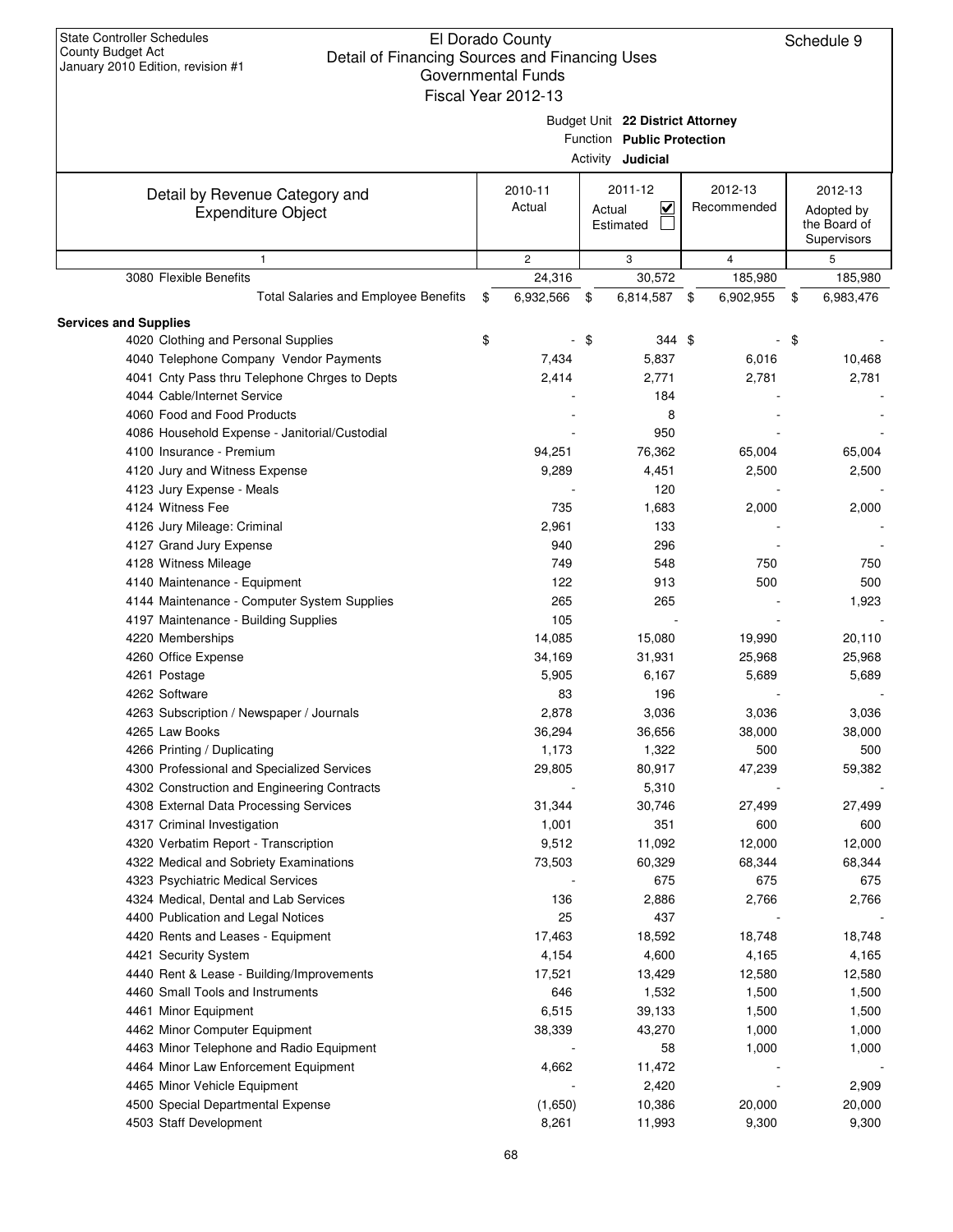| January ZUTU Eultion, revision # i                                   |                | <b>Governmental Funds</b><br>Fiscal Year 2012-13 |        |                                                                                            |      |                        |        |                                                      |
|----------------------------------------------------------------------|----------------|--------------------------------------------------|--------|--------------------------------------------------------------------------------------------|------|------------------------|--------|------------------------------------------------------|
|                                                                      |                |                                                  |        | Budget Unit 22 District Attorney<br>Function Public Protection<br>Activity <b>Judicial</b> |      |                        |        |                                                      |
| Detail by Revenue Category and<br>Expenditure Object                 |                | 2010-11<br>Actual                                |        | 2011-12<br>$\checkmark$<br>Actual<br>Estimated                                             |      | 2012-13<br>Recommended |        | 2012-13<br>Adopted by<br>the Board of<br>Supervisors |
| $\mathbf{1}$                                                         |                | $\mathbf{2}$                                     |        | 3                                                                                          |      | $\overline{4}$         |        | 5                                                    |
| 4509 Detective Expense                                               |                |                                                  |        |                                                                                            |      | 1,626                  |        | 1,626                                                |
| 4510 District Attorney - DA                                          |                |                                                  |        |                                                                                            |      | 5,000                  |        | 5,000                                                |
| 4529 Software License                                                |                | 19,265                                           |        | 6,307                                                                                      |      |                        |        |                                                      |
| 4534 Ammunition                                                      |                |                                                  |        |                                                                                            |      | 4,818                  |        | 4,818                                                |
| 4540 Staff Development                                               |                | 150                                              |        | 55                                                                                         |      |                        |        |                                                      |
| 4600 Transportation and Travel                                       |                | 17,400                                           |        | 16,238                                                                                     |      | 12,450                 |        | 12,450                                               |
| 4602 Employee - Private Auto Mileage                                 |                | 1,969                                            |        | 8,375                                                                                      |      | 6,000                  |        | 6,000                                                |
| 4605 Vehicle - Rent or Lease                                         |                | 66,281                                           |        | 34,757                                                                                     |      | 56,820                 |        | 50,326                                               |
| 4606 Fuel Purchases                                                  |                | 43,403                                           |        | 47,687                                                                                     |      | 56,000                 |        | 56,000                                               |
| 4608 Hotel Accommodations                                            |                | 8,791                                            |        | 15,805                                                                                     |      | 14,500                 |        | 14,500                                               |
| 4620 Utilities                                                       |                | 32,869                                           |        | 32,836                                                                                     |      | 34,491                 |        | 34,491                                               |
| <b>Total Services and Supplies</b>                                   | \$             | 645,219 \$                                       |        | 700,941                                                                                    | \$   | 593,355                | \$     | 608,408                                              |
| <b>Other Charges</b>                                                 |                |                                                  |        |                                                                                            |      |                        |        |                                                      |
| 5142 Audit Findings                                                  | \$             | $124 \text{ } $$                                 |        |                                                                                            | - \$ |                        | - \$   |                                                      |
| 5300 Interfund Expenditures                                          |                | 2,299                                            |        | 1,332                                                                                      |      | 2,500                  |        | 2,500                                                |
| <b>Total Other Charges</b>                                           | \$             | $2,423$ \$                                       |        | $1,332$ \$                                                                                 |      | 2,500                  | \$     | 2,500                                                |
| <b>Fixed Assets</b>                                                  |                |                                                  |        |                                                                                            |      |                        |        |                                                      |
| 6042 Fixed Assets - Computer Sys Equipment                           | \$             |                                                  | - \$   | $2,432$ \$                                                                                 |      |                        | \$     | 53,277                                               |
| 6045 Fixed Assets - Vehicles                                         |                |                                                  |        | 30,444                                                                                     |      |                        |        |                                                      |
| <b>Total Fixed Assets</b>                                            | \$             |                                                  | $-$ \$ | 32,876 \$                                                                                  |      |                        | \$     | 53,277                                               |
|                                                                      |                |                                                  |        |                                                                                            |      |                        |        |                                                      |
| <b>Other Financing Uses</b><br>7000 Operating Transfers Out          | \$             | 8,622 \$                                         |        |                                                                                            | - \$ |                        | \$     |                                                      |
| <b>Total Other Financing Uses</b>                                    | \$             | 8,622 \$                                         |        |                                                                                            | - \$ |                        | $-$ \$ |                                                      |
|                                                                      |                |                                                  |        |                                                                                            |      |                        |        |                                                      |
| <b>Intrafund Transfers</b>                                           |                |                                                  |        |                                                                                            |      |                        |        |                                                      |
| 7200 Intrafund Transfers                                             | \$             | $12,049$ \$                                      |        | 22,296 \$                                                                                  |      | 25,000 \$              |        | 25,000                                               |
| 7220 Intrafnd: Telephone Equipment and Support                       |                | 34,088                                           |        | 31,364                                                                                     |      | 31,683                 |        | 31,683                                               |
| 7221 Intrafnd: Radio Equipment and Support                           |                | 1,210                                            |        | 243                                                                                        |      | 3,000                  |        | 3,000                                                |
| 7223 Intrafnd: Mail Service                                          |                | 1,430                                            |        | 2,635                                                                                      |      | 3,047                  |        | 3,047                                                |
| 7224 Intrafnd: Stores Support                                        |                | 5,100                                            |        | 1,850                                                                                      |      | 1,389                  |        | 1,389                                                |
| 7225 Intrafnd: Central Duplicating                                   |                | 2,425                                            |        | 1,170                                                                                      |      | 3,000                  |        | 3,000                                                |
| 7227 Intrafnd: Internal Data Processing<br>7229 Intrafnd: PC Support |                | 27,069<br>60                                     |        | 23,124<br>105                                                                              |      | 23,124                 |        | 23,124                                               |
| 7231 Intrafnd: IS Programming Support                                |                |                                                  |        | 345                                                                                        |      | 250                    |        | 250                                                  |
| 7234 Intrafnd: Network Support                                       |                | 102,143                                          |        | 86,363                                                                                     |      | 86,363                 |        | 86,363                                               |
| <b>Total Intrafund Transfers</b>                                     | \$             | 185,574 \$                                       |        | 169,496 \$                                                                                 |      | 176,856                | \$     | 176,856                                              |
|                                                                      |                |                                                  |        |                                                                                            |      |                        |        |                                                      |
| <b>Intrafund Abatement</b>                                           |                |                                                  |        |                                                                                            |      |                        |        |                                                      |
| 7350 Intrfnd Abatemnt: Only General Fund                             | \$             |                                                  | \$     |                                                                                            | \$   | $(200,000)$ \$         |        |                                                      |
| 7352 Intrfnd Abatemnt: DA / Family Support                           |                | (172, 602)                                       |        | (206, 589)                                                                                 |      |                        |        | (250,000)                                            |
| <b>Total Intrafund Abatement</b>                                     | \$             | (172, 602)                                       | \$     | (206, 589)                                                                                 | \$   | (200,000)              | \$     | (250,000)                                            |
| Total Expenditures/Appropriations                                    | $\mathfrak{F}$ | 7,601,801                                        | \$     | 7,512,643                                                                                  | \$   | 7,475,666              | \$     | 7,574,518                                            |
| Net Cost \$                                                          |                | (5,360,914)                                      | \$     | (4,914,410)                                                                                | \$   | (5,288,296)            | \$     | (5,288,294)                                          |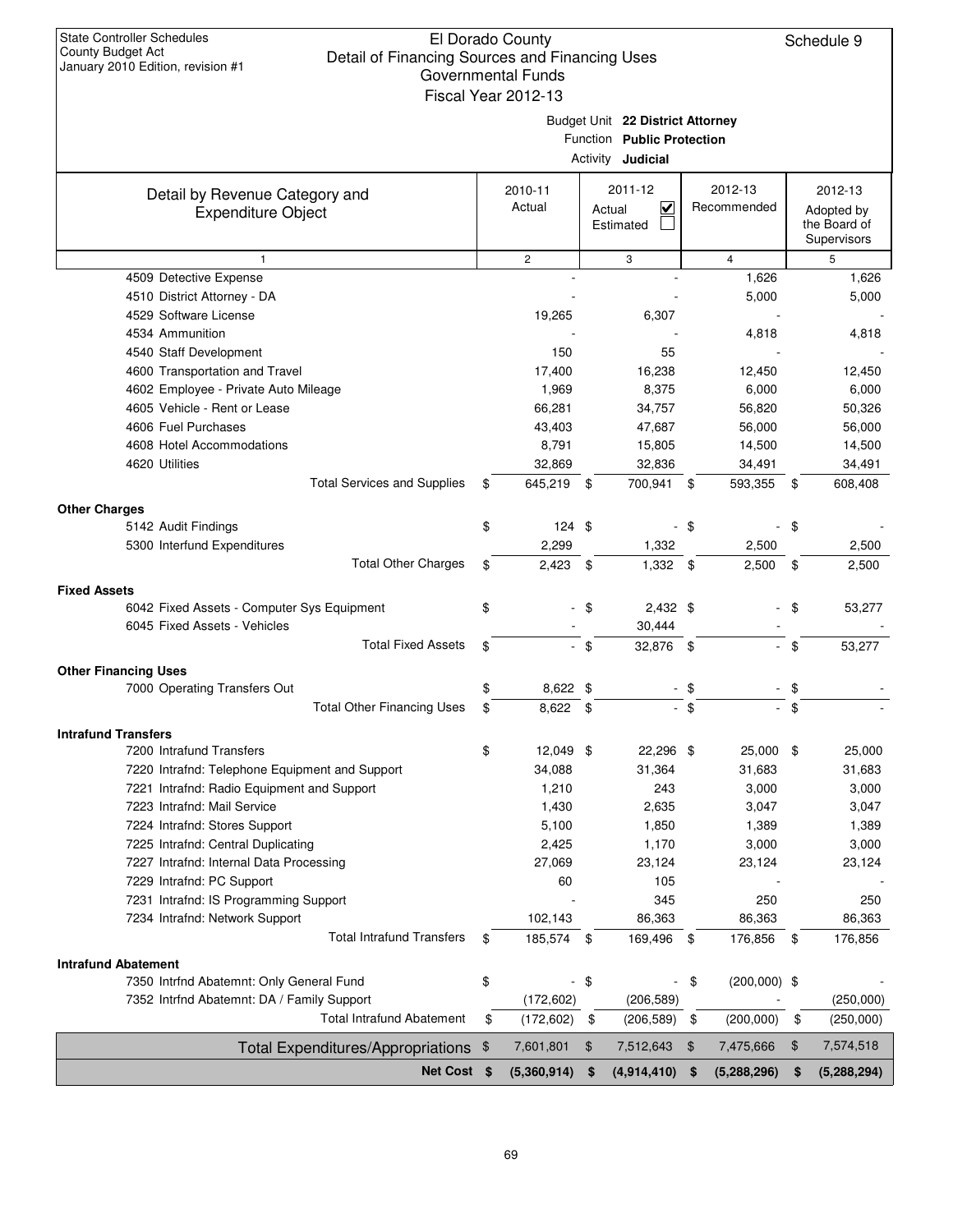|                                                                                                | Fiscal Year 2012-13  |                |                                                                                          |                     |                |                                           |
|------------------------------------------------------------------------------------------------|----------------------|----------------|------------------------------------------------------------------------------------------|---------------------|----------------|-------------------------------------------|
|                                                                                                |                      |                | Budget Unit 23 Public Defender<br>Function Public Protection<br>Activity <b>Judicial</b> |                     |                |                                           |
| Detail by Revenue Category and                                                                 | 2010-11              |                | 2011-12                                                                                  | 2012-13             |                | 2012-13                                   |
| <b>Expenditure Object</b>                                                                      | Actual               |                | $\overline{\mathbf{v}}$<br>Actual<br>Estimated                                           | Recommended         |                | Adopted by<br>the Board of<br>Supervisors |
| $\mathbf{1}$                                                                                   | $\mathbf{2}$         |                | 3                                                                                        | 4                   |                | 5                                         |
|                                                                                                |                      |                |                                                                                          |                     |                |                                           |
| Intergovernmental Revenue - State<br>0860 State - Public Safety Sales Tax                      | \$<br>249,487 \$     |                | 264,242 \$                                                                               | 228,115 \$          |                | 261,030                                   |
| Total Intergovernmental Revenue - State                                                        | \$<br>249,487        | - \$           | 264,242 \$                                                                               | 228,115             | - \$           | 261,030                                   |
|                                                                                                |                      |                |                                                                                          |                     |                |                                           |
| <b>Charges for Services</b>                                                                    |                      |                |                                                                                          |                     |                |                                           |
| 1381 Public Defender: Indigents                                                                | \$<br>10,643 \$      |                | $3,300$ \$                                                                               | $4,000$ \$          |                | 4,000                                     |
| 1740 Charges for Services                                                                      | 25,000               |                | 50,000                                                                                   | 50,000              |                | 50,000                                    |
| <b>Total Charges for Services</b>                                                              | \$<br>35,643 \$      |                | 53,300 \$                                                                                | 54,000              | \$             | 54,000                                    |
| <b>Miscellaneous Revenues</b>                                                                  |                      |                |                                                                                          |                     |                |                                           |
| 1940 Miscellaneous Revenue                                                                     | \$<br>400 \$         |                | $900 \text{ } $$                                                                         |                     | - \$           |                                           |
| <b>Total Miscellaneous Revenues</b>                                                            | \$<br>400            | \$             | 900 \$                                                                                   |                     | - \$           |                                           |
| <b>Other Financing Sources</b>                                                                 |                      |                |                                                                                          |                     |                |                                           |
| 2020 Operating Transfers In                                                                    | \$                   | - \$           | 28,350 \$                                                                                |                     | - \$           |                                           |
| <b>Total Other Financing Sources</b>                                                           | \$                   | $-$ \$         | 28,350 \$                                                                                |                     | - \$           |                                           |
| Total Revenue \$                                                                               | 285,530              | $\mathfrak{S}$ | 346,792 \$                                                                               | 282,115             | $\mathfrak{S}$ | 315,030                                   |
|                                                                                                |                      |                |                                                                                          |                     |                |                                           |
| <b>Salaries and Employee Benefits</b>                                                          |                      |                |                                                                                          |                     |                |                                           |
| 3000 Permanent Employees / Elected Officials                                                   | \$<br>1,727,322 \$   |                | $1,711,121$ \$                                                                           | 1,767,142 \$        |                | 1,767,142                                 |
| 3001 Temporary Employees                                                                       | 71,312               |                | 52,492                                                                                   | 62,080              |                | 62,080                                    |
| 3002 Overtime                                                                                  |                      |                | 32                                                                                       |                     |                |                                           |
| 3004 Other Compensation                                                                        | 7,975                |                | 27,307                                                                                   | 20,000              |                | 20,000                                    |
| 3005 Tahoe Differential                                                                        | 12,045               |                | 11,399                                                                                   | 12,000              |                | 12,000                                    |
| 3006 Bilingual Pay                                                                             | 4,176                |                | 3,431                                                                                    | 4,160               |                | 4,160                                     |
| 3020 Employer Share - Employee Retirement                                                      | 336,624              |                | 329,266                                                                                  | 324,866             |                | 324,866                                   |
| 3022 Employer Share - Medi Care                                                                | 23,545               |                | 23,446                                                                                   | 23,315              |                | 23,315                                    |
| 3040 Employer Share - Health Insurance                                                         | 237,349              |                | 268,246                                                                                  | 230,086             |                | 230,086                                   |
| 3041 Employer Share - Unemployment Insurance                                                   | 13,017               |                | 13,000                                                                                   | 14,490              |                | 14,490                                    |
| 3042 Employer Share - Long Term Disab Insurance<br>3043 Employer Share - Deferred Compensation | 5,431<br>19,893      |                | 4,825<br>20,331                                                                          | 6,361<br>38,900     |                | 6,361<br>38,900                           |
| 3046 Retiree Health - Defined Contributions                                                    | 19,529               |                | 18,630                                                                                   | 18,478              |                | 18,478                                    |
| 3060 Employer Share - Workers' Compensation                                                    | 6,239                |                | 3,197                                                                                    | 1,969               |                | 1,969                                     |
| 3080 Flexible Benefits                                                                         | 14,671               |                | 21,942                                                                                   | 78,000              |                | 78,000                                    |
| <b>Total Salaries and Employee Benefits</b>                                                    | \$<br>2,499,130 \$   |                | 2,508,664 \$                                                                             | 2,601,847           | \$             | 2,601,847                                 |
|                                                                                                |                      |                |                                                                                          |                     |                |                                           |
| <b>Services and Supplies</b>                                                                   |                      |                | 47 \$                                                                                    |                     |                |                                           |
| 4040 Telephone Company Vendor Payments<br>4041 Cnty Pass thru Telephone Chrges to Depts        | \$<br>59 \$<br>1,368 |                | 1,460                                                                                    | $1,000$ \$<br>1,300 |                | 1,000<br>1,300                            |
| 4080 Household Expense                                                                         | 101                  |                |                                                                                          |                     |                |                                           |
| 4083 Household Expense - Laundry                                                               | 1,095                |                |                                                                                          |                     |                |                                           |
| 4086 Household Expense - Janitorial/Custodial                                                  | 3,285                |                | 4,380                                                                                    | 4,400               |                | 4,400                                     |
| 4100 Insurance - Premium                                                                       | 9,842                |                | 12,643                                                                                   | 13,365              |                | 13,365                                    |
| 4120 Jury and Witness Expense                                                                  | 774                  |                |                                                                                          | 2,000               |                | 2,000                                     |
| 4123 Jury Expense - Meals                                                                      | 342                  |                |                                                                                          |                     |                |                                           |
| 4124 Witness Fee                                                                               |                      |                |                                                                                          | 500                 |                | 500                                       |
| 4128 Witness Mileage                                                                           |                      |                |                                                                                          | 100                 |                | 100                                       |
| 4220 Memberships                                                                               | 6,585                |                | 6,440                                                                                    | 7,000               |                | 7,000                                     |
|                                                                                                |                      |                |                                                                                          |                     |                |                                           |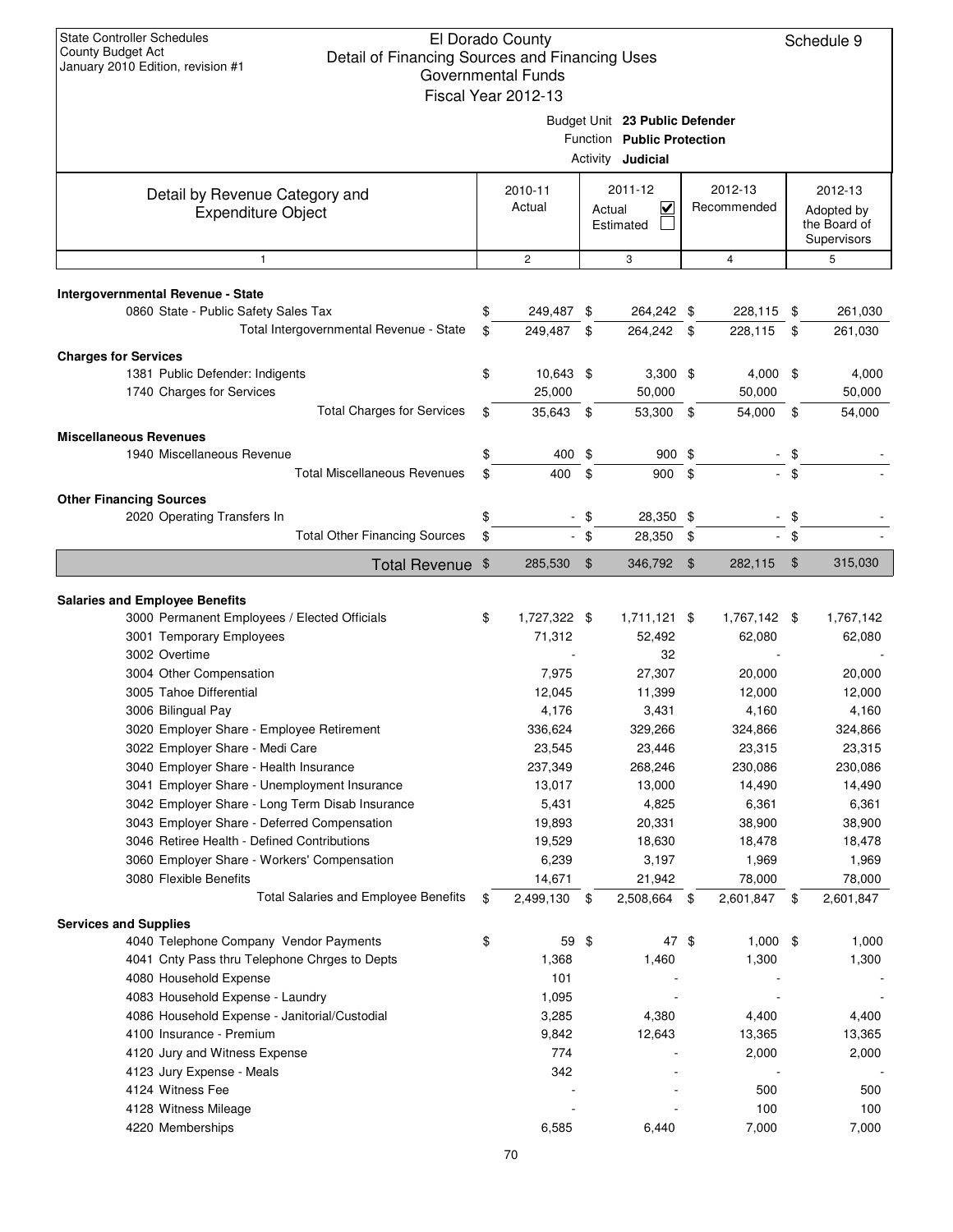|                                                             |    | uuvtiiliittiitai lulius<br>Fiscal Year 2012-13 |        |                                                                                          |                        |                                                      |
|-------------------------------------------------------------|----|------------------------------------------------|--------|------------------------------------------------------------------------------------------|------------------------|------------------------------------------------------|
|                                                             |    |                                                |        | Budget Unit 23 Public Defender<br>Function Public Protection<br>Activity <b>Judicial</b> |                        |                                                      |
| Detail by Revenue Category and<br><b>Expenditure Object</b> |    | 2010-11<br>Actual                              | Actual | 2011-12<br>✓<br>Estimated                                                                | 2012-13<br>Recommended | 2012-13<br>Adopted by<br>the Board of<br>Supervisors |
| 1                                                           |    | $\overline{c}$                                 |        | 3                                                                                        | $\overline{4}$         | 5                                                    |
| 4260 Office Expense                                         |    | 9,042                                          |        | 9,949                                                                                    | 10,000                 | 10,000                                               |
| 4261 Postage                                                |    | 921                                            |        | 676                                                                                      | 750                    | 750                                                  |
| 4263 Subscription / Newspaper / Journals                    |    | 13,377                                         |        | 16,318                                                                                   | 12,000                 | 12,000                                               |
| 4265 Law Books                                              |    | 9,817                                          |        | 2,128                                                                                    | 5,000                  | 5,000                                                |
| 4266 Printing / Duplicating                                 |    | 20                                             |        | 170                                                                                      | 500                    | 500                                                  |
| 4300 Professional and Specialized Services                  |    | 55,584                                         |        | 14,473                                                                                   | 10,000                 | 10,000                                               |
| 4317 Criminal Investigation                                 |    | 20,537                                         |        | 31,250                                                                                   | 25,000                 | 25,000                                               |
| 4318 Interpreter                                            |    | 1,128                                          |        | 1,109                                                                                    | 2,200                  | 2,200                                                |
| 4320 Verbatim Report - Transcription                        |    | 3,181                                          |        | 2,365                                                                                    | 3,500                  | 3,500                                                |
| 4321 Miscellaneous Trial                                    |    |                                                |        |                                                                                          | 500                    | 500                                                  |
| 4323 Psychiatric Medical Services                           |    | 24,781                                         |        | 9,950                                                                                    | 20,000                 | 20,000                                               |
| 4324 Medical, Dental and Lab Services                       |    | 5,323                                          |        | 1,395                                                                                    | 5,000                  | 5,000                                                |
| 4334 Fire Prevention and Inspection                         |    | 38                                             |        |                                                                                          | 100                    | 100                                                  |
| 4420 Rents and Leases - Equipment                           |    | 7,811                                          |        | 7,121                                                                                    | 8,000                  | 8,000                                                |
| 4440 Rent & Lease - Building/Improvements                   |    | 55,307                                         |        | 56,796                                                                                   | 60,000                 | 60,000                                               |
| 4462 Minor Computer Equipment                               |    |                                                |        | 28,350                                                                                   |                        |                                                      |
| 4500 Special Departmental Expense                           |    |                                                |        |                                                                                          | 5,000                  | 5,000                                                |
| 4503 Staff Development                                      |    | 2,175                                          |        | 2,253                                                                                    | 7,000                  | 7,000                                                |
| 4529 Software License                                       |    |                                                |        |                                                                                          | 150                    | 150                                                  |
| 4600 Transportation and Travel                              |    | 2,831                                          |        | 1,205                                                                                    | 3,000                  | 3,000                                                |
| 4602 Employee - Private Auto Mileage                        |    | 4,641                                          |        | 6,853                                                                                    | 5,000                  | 5,000                                                |
| 4605 Vehicle - Rent or Lease                                |    |                                                |        | 58                                                                                       |                        |                                                      |
| 4608 Hotel Accommodations                                   |    |                                                |        | 2,469                                                                                    | 3,000                  | 3,000                                                |
| 4620 Utilities                                              |    | 14,317                                         |        | 14,456                                                                                   | 12,000                 | 12,000                                               |
| <b>Total Services and Supplies</b>                          | \$ | 254,283                                        | \$     | 234,313 \$                                                                               | 227,365                | \$<br>227,365                                        |
| <b>Intrafund Transfers</b>                                  |    |                                                |        |                                                                                          |                        |                                                      |
| 7200 Intrafund Transfers                                    | \$ | 75 \$                                          |        | $25$ \$                                                                                  | 100                    | \$<br>100                                            |
| 7210 Intrafnd: Collections                                  |    | 25                                             |        | 5                                                                                        | 250                    | 250                                                  |
| 7220 Intrafnd: Telephone Equipment and Support              |    | 14,875                                         |        | 13,238                                                                                   | 15,000                 | 15,000                                               |
| 7223 Intrafnd: Mail Service                                 |    | 1,061                                          |        | 1,888                                                                                    | 2,288                  | 2,288                                                |
| 7224 Intrafnd: Stores Support                               |    | 1,555                                          |        | 581                                                                                      | 592                    | 592                                                  |
| 7225 Intrafnd: Central Duplicating                          |    | 528                                            |        | 599                                                                                      | 150                    | 150                                                  |
| 7227 Intrafnd: Internal Data Processing                     |    | 7,334                                          |        | 5,535                                                                                    | 5,535                  | 5,535                                                |
| 7228 Intrafnd: Internet Connect Charges                     |    |                                                |        |                                                                                          | 500                    | 500                                                  |
| 7229 Intrafnd: PC Support                                   |    | 690                                            |        | 1,370                                                                                    | 3,000                  | 3,000                                                |
| 7231 Intrafnd: IS Programming Support                       |    | 1,800                                          |        |                                                                                          |                        |                                                      |
| 7232 Intrafnd: Maint Bldg & Improvmnts                      |    |                                                |        | 852                                                                                      |                        |                                                      |
| 7234 Intrafnd: Network Support                              |    | 34,893                                         |        | 23,400                                                                                   | 23,400                 | 23,400                                               |
| <b>Total Intrafund Transfers</b>                            | S  | 62,836                                         | \$     | 47,494                                                                                   | \$<br>50,815           | \$<br>50,815                                         |
| Total Expenditures/Appropriations \$                        |    | 2,816,249                                      | \$     | 2,790,472                                                                                | \$<br>2,880,027        | \$<br>2,880,027                                      |
| Net Cost \$                                                 |    | (2,530,719)                                    | -\$    | (2,443,680)                                                                              | \$<br>(2,597,912)      | \$<br>(2,564,997)                                    |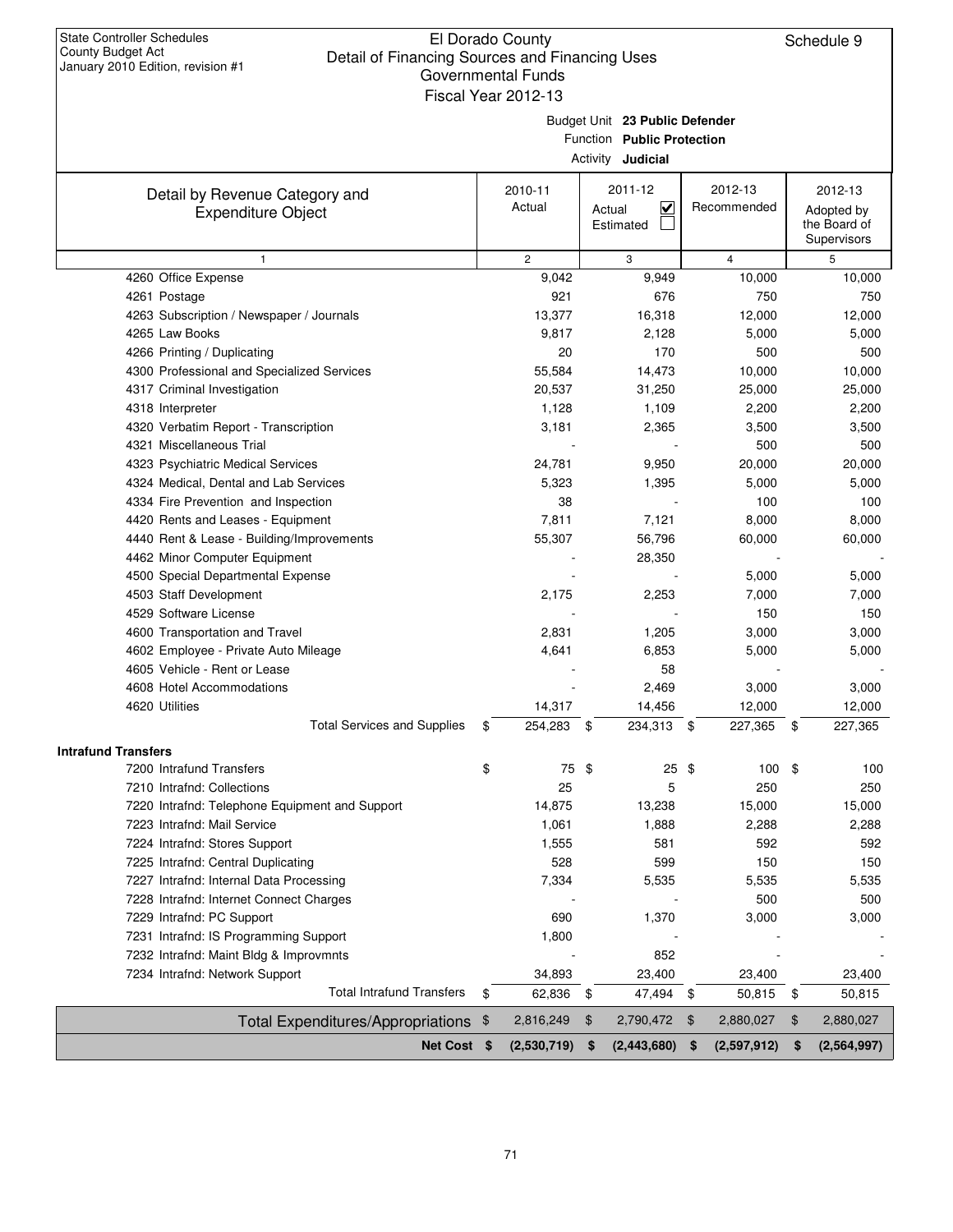|                                                                   | Governmental Funds     |                            |      |                                             |     |              |
|-------------------------------------------------------------------|------------------------|----------------------------|------|---------------------------------------------|-----|--------------|
|                                                                   | Fiscal Year 2012-13    |                            |      |                                             |     |              |
|                                                                   |                        | Budget Unit 24 Sheriff     |      |                                             |     |              |
|                                                                   |                        | Function Public Protection |      |                                             |     |              |
|                                                                   |                        |                            |      | <b>Activity Police Protection/Detention</b> |     |              |
|                                                                   | 2010-11                | 2011-12                    |      | 2012-13                                     |     | 2012-13      |
| Detail by Revenue Category and                                    | Actual                 | V<br>Actual                |      | Recommended                                 |     | Adopted by   |
| <b>Expenditure Object</b>                                         |                        | Estimated                  |      |                                             |     | the Board of |
|                                                                   |                        |                            |      |                                             |     | Supervisors  |
| $\mathbf{1}$                                                      | $\overline{c}$         | 3                          |      | $\overline{4}$                              |     | 5            |
| <b>Taxes</b>                                                      |                        |                            |      |                                             |     |              |
| 0110 Property Taxes - Current Unsecured                           | 158,215 \$             | 138,351 \$                 |      | 128,388                                     | -\$ | 128,388      |
| <b>Total Taxes</b>                                                | \$<br>158,215 \$       | 138,351                    | \$   | 128,388                                     | \$  | 128,388      |
| <b>Licenses, Permits and Franchises</b>                           |                        |                            |      |                                             |     |              |
| 0260 Other License and Permits                                    | \$<br>$2,401$ \$       | 4,037 \$                   |      | $3,200$ \$                                  |     | 3,200        |
| 0274 Alarm Permit                                                 | 92,725                 | 93,790                     |      | 107,000                                     |     | 107,000      |
| 0275 Carry Consealed Weapon Permit                                | 8,094                  | 13,451                     |      | 10,000                                      |     | 10,000       |
| Total Licenses, Permits and Franchises                            | \$<br>103,220 \$       | 111,278 \$                 |      | 120,200                                     | \$  | 120,200      |
|                                                                   |                        |                            |      |                                             |     |              |
| <b>Fines, Forfeitures and Penalties</b>                           |                        |                            |      |                                             |     |              |
| 0300 Vehicle Code Fines<br>Total Fines, Forfeitures and Penalties | 49,898 \$<br>49,898 \$ | 46,949 \$<br>46,949 \$     |      | 40,000 \$                                   |     | 40,000       |
|                                                                   | \$                     |                            |      | 40,000                                      | \$  | 40,000       |
| Revenue from Use of Money and Property                            |                        |                            |      |                                             |     |              |
| 0422 Rent - Miscellaneous                                         | \$<br>$3,850$ \$       | $4,200$ \$                 |      | $4,200$ \$                                  |     | 4,200        |
| Total Revenue from Use of Money and Property                      | \$<br>$3,850$ \$       | 4,200                      | - \$ | 4,200                                       | \$  | 4,200        |
| Intergovernmental Revenue - State                                 |                        |                            |      |                                             |     |              |
| 0542 State - Vehicle Abatement Surcharge                          | \$<br>137,654 \$       | 146,134 \$                 |      | 110,000 \$                                  |     | 110,000      |
| 0760 State - Corrections                                          |                        |                            |      | 52,000                                      |     | 52,000       |
| 0860 State - Public Safety Sales Tax                              | 5,693,500              | 6,028,931                  |      | 5,646,000                                   |     | 5,885,040    |
| 0880 State - Other                                                | 470,312                | 963,026                    |      | 503,200                                     |     | 769,823      |
| 0883 State - Peace Officers Training Program                      | 40,134                 | 47,451                     |      | 36,000                                      |     | 36,000       |
| 0900 State - Boating and Waterways                                | 328,100                | 369,973                    |      | 319,546                                     |     | 366,846      |
| Total Intergovernmental Revenue - State                           | \$<br>6,669,700 \$     | 7,555,516 \$               |      | 6,666,746                                   | -\$ | 7,219,709    |
| Intergovernmental Revenue - Federal                               |                        |                            |      |                                             |     |              |
| 1100 Federal - Other                                              | \$<br>679,101 \$       | 786,315 \$                 |      | 800,136 \$                                  |     | 1,214,247    |
| 1121 Federal - SCAAP - ST Criminal Alien Asst P                   | 76,388                 | 58,163                     |      | 29,000                                      |     | 29,000       |
| Total Intergovernmental Revenue - Federal                         | \$<br>755,489 \$       | 844,478 \$                 |      | 829,136                                     | \$  | 1,243,247    |
| <b>Revenue Other Governmental Agencies</b>                        |                        |                            |      |                                             |     |              |
| 1200 Other - Governmental Agencies                                | \$<br>$2,167$ \$       | 124,977 \$                 |      | 71,800 \$                                   |     | 71,800       |
| 1207 Shingle Springs Rancheria                                    | 375,000                | 500,000                    |      | 500,000                                     |     | 500,000      |
| Total Revenue Other Governmental Agencies                         | \$<br>377,167 \$       | 624,977 \$                 |      | 571,800                                     | \$  | 571,800      |
| <b>Charges for Services</b>                                       |                        |                            |      |                                             |     |              |
| 1340 Communication Services                                       | \$<br>23,764 \$        | $3,614$ \$                 |      | 7,500 \$                                    |     | 7,500        |
| 1490 Civil Process Services                                       | 60,644                 | 73,393                     |      | 57,000                                      |     | 57,000       |
| 1500 Court Fees and Costs                                         | 15                     | 83                         |      |                                             |     |              |
| 1508 Booking Fee                                                  | 82,963                 | 103,342                    |      | 80,000                                      |     | 90,000       |
| 1540 Estate Fees                                                  | 7,400                  | 9,704                      |      | 7,000                                       |     | 7,000        |
| 1580 Law Enforcement Services                                     | 45,287                 | 140,182                    |      | 63,400                                      |     | 118,400      |
| 1581 United States Forest Service (USFS)                          | 58,690                 | 43,177                     |      | 62,196                                      |     | 62,196       |
| 1582 Law Enforcement: Fingerprinting Services                     | 24,212                 | 22,639                     |      | 20,000                                      |     | 20,000       |
| 1583 Law Enforcement: Vehicle Abatement                           | 1,414                  | 317                        |      | 1,000                                       |     | 1,000        |
| 1663 Business Plans                                               | 2,208                  |                            |      |                                             |     |              |
| 1680 Institutional Care and Services                              | 1                      |                            |      |                                             |     |              |
| 1681 State and Federal Prisoner Holds                             | 210,751                | 18,289                     |      |                                             |     |              |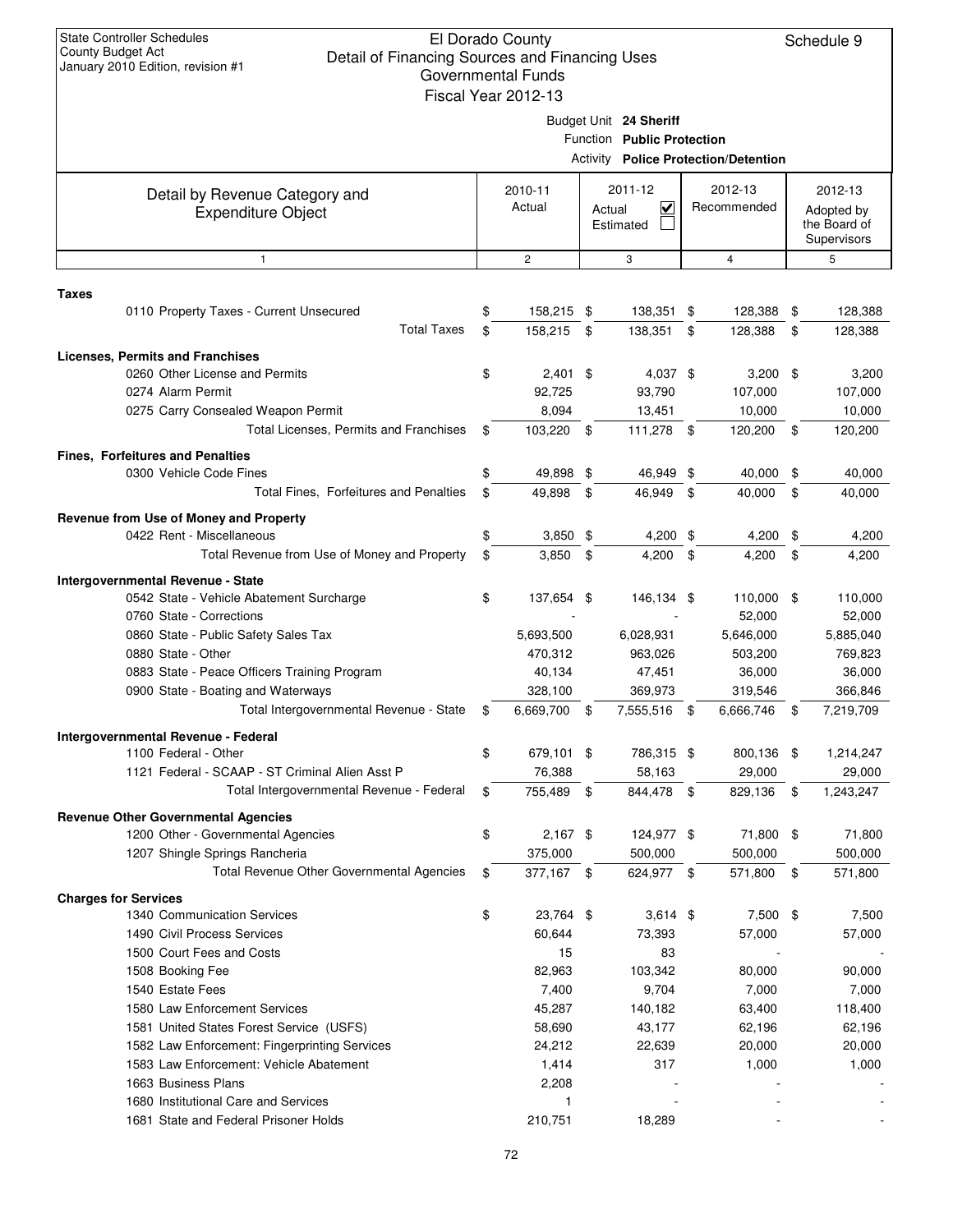|                                                                                       | Governmental Funds  |           |                                   |     |                                             |      |              |
|---------------------------------------------------------------------------------------|---------------------|-----------|-----------------------------------|-----|---------------------------------------------|------|--------------|
|                                                                                       | Fiscal Year 2012-13 |           |                                   |     |                                             |      |              |
|                                                                                       |                     |           | Budget Unit 24 Sheriff            |     |                                             |      |              |
|                                                                                       |                     |           | Function Public Protection        |     |                                             |      |              |
|                                                                                       |                     |           |                                   |     | <b>Activity Police Protection/Detention</b> |      |              |
|                                                                                       |                     |           |                                   |     |                                             |      |              |
| Detail by Revenue Category and                                                        | 2010-11             |           | 2011-12                           |     | 2012-13                                     |      | 2012-13      |
| <b>Expenditure Object</b>                                                             | Actual              |           | $\overline{\mathbf{v}}$<br>Actual |     | Recommended                                 |      | Adopted by   |
|                                                                                       |                     | Estimated |                                   |     |                                             |      | the Board of |
|                                                                                       |                     |           |                                   |     |                                             |      | Supervisors  |
| $\mathbf{1}$                                                                          | $\overline{2}$      |           | 3                                 |     | $\overline{4}$                              |      | 5            |
| 1740 Charges for Services                                                             | 23,765              |           | 40,744                            |     | 32,070                                      |      | 32,070       |
| 1742 Miscellaneous Copy Fees                                                          | 9,170               |           | 10,657                            |     | 7,000                                       |      | 7,000        |
| 1745 Public Utility Inspections                                                       | 2,175               |           |                                   |     |                                             |      |              |
| 1747 Home Electronic Monitoring Prog (HEMP)                                           | 6,425               |           |                                   |     |                                             |      |              |
| 1748 In Custody Weekender Work Program                                                | 9,730               |           | 4,675                             |     | 7,000                                       |      | 7,000        |
| 1749 Weekender Work Program                                                           | 72,118              |           | 81,779                            |     | 75,000                                      |      | 75,000       |
| 1771 Superior Court Services                                                          | 1,800,000           |           |                                   |     |                                             |      |              |
| 1800 Interfund Revenue                                                                | 264                 |           | 968                               |     | 500                                         |      | 500          |
| 1802 Intrfnd Rev: Radio Equip & Support                                               | 2,649               |           | 437                               |     | 1,500                                       |      | 1,500        |
| <b>Total Charges for Services</b>                                                     | \$<br>2,443,645     | \$        | 554,001                           | \$  | 421,166                                     | - \$ | 486,166      |
| <b>Miscellaneous Revenues</b>                                                         |                     |           |                                   |     |                                             |      |              |
| 1920 Other Sales                                                                      | \$<br>7,575 \$      |           | $3,192$ \$                        |     | $4,000$ \$                                  |      | 4,000        |
| 1940 Miscellaneous Revenue                                                            | 15,034              |           | 6,438                             |     | 8,000                                       |      | 8,000        |
| 1943 Miscellaneous Donation                                                           | 8,092               |           | 4,793                             |     |                                             |      |              |
| 1951 Advertising                                                                      | 31,920              |           | 41,760                            |     | 40,000                                      |      | 40,000       |
| 1952 Unclaimed Cash                                                                   | 1,594               |           | 446                               |     |                                             |      |              |
| <b>Total Miscellaneous Revenues</b>                                                   | \$<br>64,215 \$     |           |                                   |     |                                             |      |              |
|                                                                                       |                     |           | 56,629 \$                         |     | 52,000                                      | -\$  | 52,000       |
| <b>Other Financing Sources</b>                                                        |                     |           |                                   |     |                                             |      |              |
| 2000 Sale of Fixed Assets                                                             | \$                  | \$        | 7,668 \$                          |     |                                             | \$   |              |
| 2020 Operating Transfers In                                                           | 368,370             |           | 2,692,061                         |     | 2,994,945                                   |      | 4,465,396    |
| 2036 Operating Transfers In: FEMA                                                     |                     |           | 687                               |     |                                             |      |              |
| 2037 Operating Transfers In: OES                                                      |                     |           | 32                                |     |                                             |      |              |
| <b>Total Other Financing Sources</b>                                                  | \$<br>368,370       | \$        | 2,700,447                         | \$  | 2,994,945                                   | \$   | 4,465,396    |
| <b>Residual Equity Transfers</b>                                                      |                     |           |                                   |     |                                             |      |              |
| 2100 Residual Equity Transfers In                                                     | \$                  | \$        |                                   | \$  | 50,000                                      | \$   | 50,000       |
| <b>Total Residual Equity Transfers</b>                                                | \$<br>$\sim$        | \$        | $\sim$                            | -\$ | 50,000                                      | \$   | 50,000       |
|                                                                                       |                     |           |                                   |     |                                             |      |              |
| Total Revenue \$                                                                      | 10,993,769          | \$        | 12,636,826                        | \$  | 11,878,581                                  | \$   | 14,381,106   |
|                                                                                       |                     |           |                                   |     |                                             |      |              |
| <b>Salaries and Employee Benefits</b><br>3000 Permanent Employees / Elected Officials | \$<br>24,240,422 \$ |           | 23,906,917 \$                     |     | 25,797,172 \$                               |      | 26,603,348   |
| 3001 Temporary Employees                                                              | 682,567             |           | 678,382                           |     | 243,466                                     |      | 243,466      |
| 3002 Overtime                                                                         | 2,366,211           |           | 1,970,122                         |     | 2,010,025                                   |      | 2,059,171    |
|                                                                                       | 56,417              |           |                                   |     |                                             |      |              |
| 3003 Standby Pay                                                                      |                     |           | 60,792                            |     | 59,528                                      |      | 59,528       |
| 3004 Other Compensation                                                               | 821,928             |           | 930,935                           |     | 796,461                                     |      | 703,543      |
| 3005 Tahoe Differential                                                               | 177,715             |           | 165,416                           |     | 169,200                                     |      | 174,000      |
| 3006 Bilingual Pay                                                                    | 21,621              |           | 21,633                            |     | 20,800                                      |      | 20,800       |
| 3007 Hazard Pay                                                                       | 3,740               |           | 4,516                             |     | 32,820                                      |      | 17,820       |
| 3020 Employer Share - Employee Retirement                                             | 7,227,186           |           | 6,976,337                         |     | 7,098,570                                   |      | 7,266,325    |
| 3022 Employer Share - Medi Care                                                       | 370,506             |           | 368,207                           |     | 365,820                                     |      | 374,978      |
| 3040 Employer Share - Health Insurance                                                | 4,256,038           |           | 4,552,502                         |     | 5,019,065                                   |      | 5,265,670    |
| 3041 Employer Share - Unemployment Insurance                                          | 223,985             |           | 232,218                           |     | 286,983                                     |      | 295,838      |
| 3042 Employer Share - Long Term Disab Insurance                                       | 38,613              |           | 67,441                            |     | 44,380                                      |      | 46,232       |
| 3043 Employer Share - Deferred Compensation                                           | 51,753              |           | 43,072                            |     | 59,263                                      |      | 57,667       |
| 3046 Retiree Health - Defined Contributions                                           | 384,573             |           | 368,186                           |     | 339,407                                     |      | 339,407      |
| 3060 Employer Share - Workers' Compensation                                           | 1,285,764           |           | 688,469                           |     | 410,300                                     |      | 410,300      |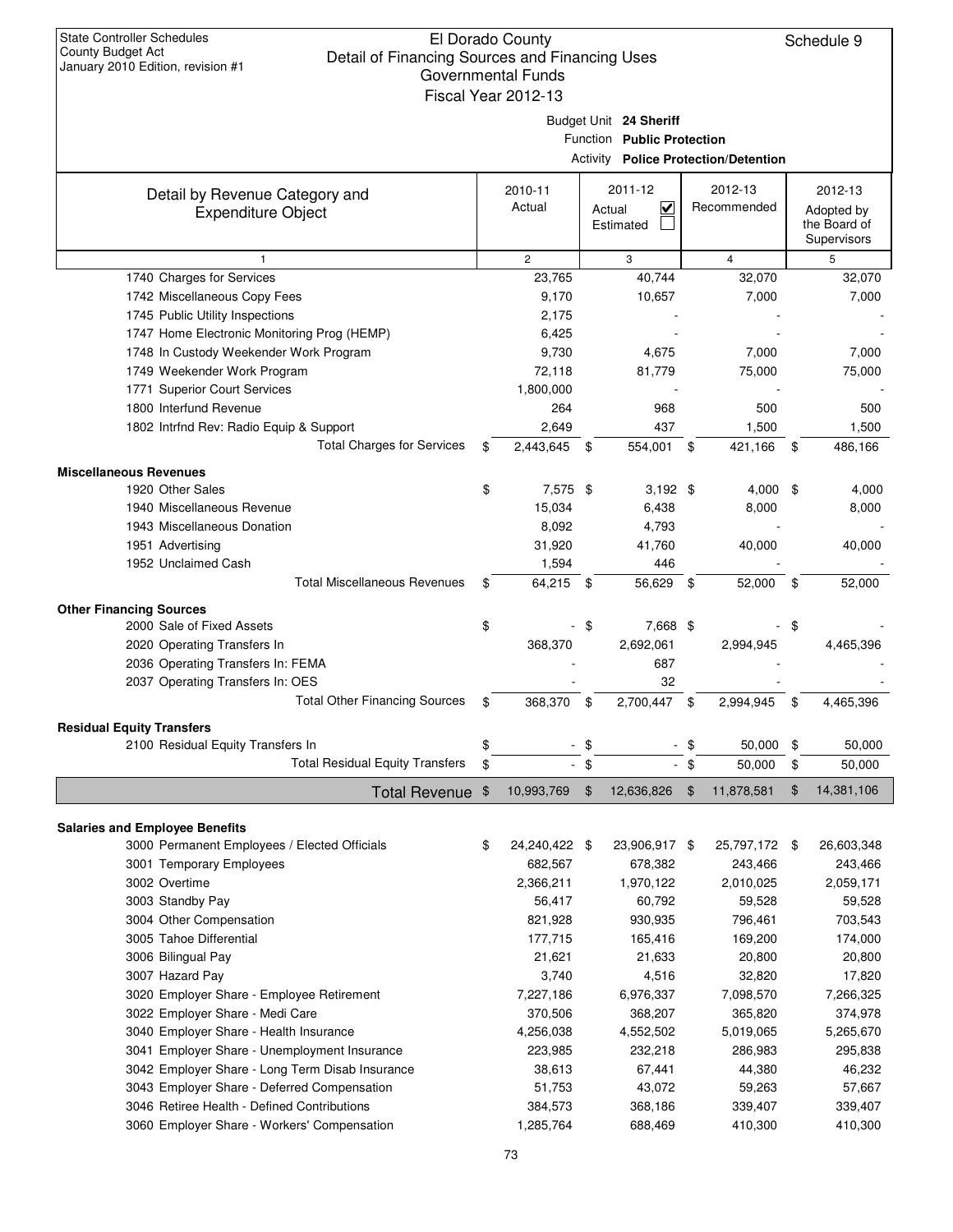| January 2010 Edition, revision #1<br>Governmental Funds<br>Fiscal Year 2012-13 |    |                |    |                                   |    |                                             |    |                             |  |  |  |
|--------------------------------------------------------------------------------|----|----------------|----|-----------------------------------|----|---------------------------------------------|----|-----------------------------|--|--|--|
|                                                                                |    |                |    | Budget Unit 24 Sheriff            |    |                                             |    |                             |  |  |  |
|                                                                                |    |                |    | Function Public Protection        |    |                                             |    |                             |  |  |  |
|                                                                                |    |                |    |                                   |    | <b>Activity Police Protection/Detention</b> |    |                             |  |  |  |
| Detail by Revenue Category and                                                 |    | 2010-11        |    | 2011-12                           |    | 2012-13                                     |    | 2012-13                     |  |  |  |
| <b>Expenditure Object</b>                                                      |    | Actual         |    | $\overline{\mathbf{v}}$<br>Actual |    | Recommended                                 |    | Adopted by                  |  |  |  |
|                                                                                |    |                |    | Estimated                         |    |                                             |    | the Board of<br>Supervisors |  |  |  |
| $\mathbf{1}$                                                                   |    | $\overline{2}$ |    | 3                                 |    | $\overline{4}$                              |    | 5                           |  |  |  |
| 3080 Flexible Benefits                                                         |    | 168,443        |    | 176,015                           |    | 383,443                                     |    | 384,551                     |  |  |  |
| <b>Total Salaries and Employee Benefits</b>                                    | \$ | 42,377,483     | \$ | 41,211,161                        | \$ | 43,136,703                                  | \$ | 44,322,644                  |  |  |  |
|                                                                                |    |                |    |                                   |    |                                             |    |                             |  |  |  |
| <b>Services and Supplies</b><br>4020 Clothing and Personal Supplies            | \$ | 95,051 \$      |    | 71,963 \$                         |    | 163,390 \$                                  |    | 188,369                     |  |  |  |
| 4023 Non-cnty Employee Uniform Allowance                                       |    |                |    | 1,200                             |    |                                             |    |                             |  |  |  |
| 4040 Telephone Company Vendor Payments                                         |    | 142,268        |    | 122,738                           |    | 158,656                                     |    | 180,736                     |  |  |  |
| 4041 Cnty Pass thru Telephone Chrges to Depts                                  |    | 10,674         |    | 10,373                            |    | 21,466                                      |    | 21,466                      |  |  |  |
| 4042 Radio Vendor Payments                                                     |    | 6,165          |    |                                   |    |                                             |    |                             |  |  |  |
| 4044 Cable/Internet Service                                                    |    |                |    | 238                               |    |                                             |    |                             |  |  |  |
| 4060 Food and Food Products                                                    |    | 494,042        |    | 488,466                           |    | 631,925                                     |    | 575,000                     |  |  |  |
| 4080 Household Expense                                                         |    | 113,208        |    | 107,252                           |    | 116,390                                     |    | 116,390                     |  |  |  |
| 4082 Household Expense - Other                                                 |    | 28,384         |    | 31,096                            |    | 35,000                                      |    | 35,000                      |  |  |  |
| 4083 Household Expense - Laundry                                               |    | 12,390         |    | 1,064                             |    | 1,200                                       |    | 1,200                       |  |  |  |
| 4084 Household Expense - Expendable Equipment                                  |    | 530            |    | 537                               |    | 550                                         |    | 550                         |  |  |  |
| 4085 Household Expense - Refuse Disposal                                       |    | 29,979         |    | 30,124                            |    | 33,380                                      |    | 33,380                      |  |  |  |
| 4086 Household Expense - Janitorial/Custodial                                  |    | 21,922         |    | 21,960                            |    | 23,608                                      |    | 23,608                      |  |  |  |
| 4100 Insurance - Premium                                                       |    | 904,448        |    | 657,189                           |    | 608,485                                     |    | 608,485                     |  |  |  |
| 4140 Maintenance - Equipment                                                   |    | 127,035        |    | 155,835                           |    | 159,316                                     |    | 177,771                     |  |  |  |
| 4141 Maintenance - Office Equipment                                            |    |                |    |                                   |    | 1,350                                       |    | 1,350                       |  |  |  |
| 4142 Maintenance - Telephone / Radio                                           |    | 6,978          |    | 962                               |    | 15,800                                      |    | 15,800                      |  |  |  |
| 4143 Maintenance - Service Contracts                                           |    | 853            |    | 320                               |    | 19,320                                      |    | 19,320                      |  |  |  |
| 4144 Maintenance - Computer System Supplies                                    |    | 192,394        |    | 187,754                           |    | 210,832                                     |    | 212,332                     |  |  |  |
| 4145 Maintenance - Equipment Parts                                             |    | 12,665         |    | 38,596                            |    | 16,615                                      |    | 40,000                      |  |  |  |
| 4160 Maintenance Vehicles - Service Contract                                   |    | 1,082          |    | (152)                             |    | 2,760                                       |    | 2,760                       |  |  |  |
| 4161 Maintenance Vehicles - Parts/Direct Chrg                                  |    | (143)          |    | 288                               |    | 2,250                                       |    | 2,250                       |  |  |  |
| 4162 Maintenance Vehicles - Supplies                                           |    | 4,037          |    | 1,675                             |    | 9,895                                       |    | 12,895                      |  |  |  |
| 4164 Maintenance Vehicles - Tires and Tubes                                    |    |                |    | 3,239                             |    | 1,350                                       |    | 1,350                       |  |  |  |
| 4165 Maintenance Vehicles - Oil and Grease                                     |    | 180            |    | 87                                |    |                                             |    |                             |  |  |  |
| 4180 Maintenance - Building and Improvements                                   |    | 12,708         |    | 33,508                            |    | 48,600                                      |    | 85,600                      |  |  |  |
| 4197 Maintenance - Building Supplies                                           |    | 2,713          |    | 2,928                             |    | 3,000                                       |    | 3,000                       |  |  |  |
| 4200 Medical, Dental and Laboratory Supplies                                   |    | 3,445          |    | 22                                |    | 250                                         |    | 250                         |  |  |  |
| 4220 Memberships                                                               |    | 3,600          |    | 2,950                             |    | 9,555                                       |    | 9,640                       |  |  |  |
| 4221 Memberships - Legislative Advocacy                                        |    | 5,099          |    | 5,499                             |    | 6,200                                       |    | 6,200                       |  |  |  |
| 4260 Office Expense                                                            |    | 70,048         |    | 74,798                            |    | 67,930                                      |    | 84,985                      |  |  |  |
| 4261 Postage                                                                   |    | 21,231         |    | 17,837                            |    | 25,610                                      |    | 25,610                      |  |  |  |
| 4262 Software                                                                  |    | 10,047         |    | 16,000                            |    | 43,519                                      |    | 247,019                     |  |  |  |
| 4263 Subscription / Newspaper / Journals                                       |    | 7,314          |    | 3,709                             |    | 4,619                                       |    | 4,619                       |  |  |  |
| 4264 Books / Manuals                                                           |    | 2,535          |    | 3,328                             |    | 5,065                                       |    | 5,065                       |  |  |  |
| 4265 Law Books                                                                 |    | 780            |    | 1,331                             |    | 3,640                                       |    | 3,640                       |  |  |  |
| 4266 Printing / Duplicating                                                    |    | 6,236          |    | 4,229                             |    | 9,960                                       |    | 9,960                       |  |  |  |
| 4300 Professional and Specialized Services                                     |    | 203,530        |    | 396,680<br>83,717                 |    | 635,452                                     |    | 709,437                     |  |  |  |
| 4308 External Data Processing Services<br>4318 Interpreter                     |    | 125,824<br>115 |    |                                   |    | 119,600<br>100                              |    | 119,600<br>100              |  |  |  |
| 4320 Verbatim Report - Transcription                                           |    | 386            |    | 374                               |    | 2,100                                       |    | 2,100                       |  |  |  |
| 4323 Psychiatric Medical Services                                              |    | 2,250          |    | 13,575                            |    | 14,400                                      |    | 14,400                      |  |  |  |
| 4324 Medical, Dental and Lab Services                                          |    | 224,858        |    | 274,687                           |    | 279,092                                     |    | 304,092                     |  |  |  |
|                                                                                |    |                |    |                                   |    |                                             |    |                             |  |  |  |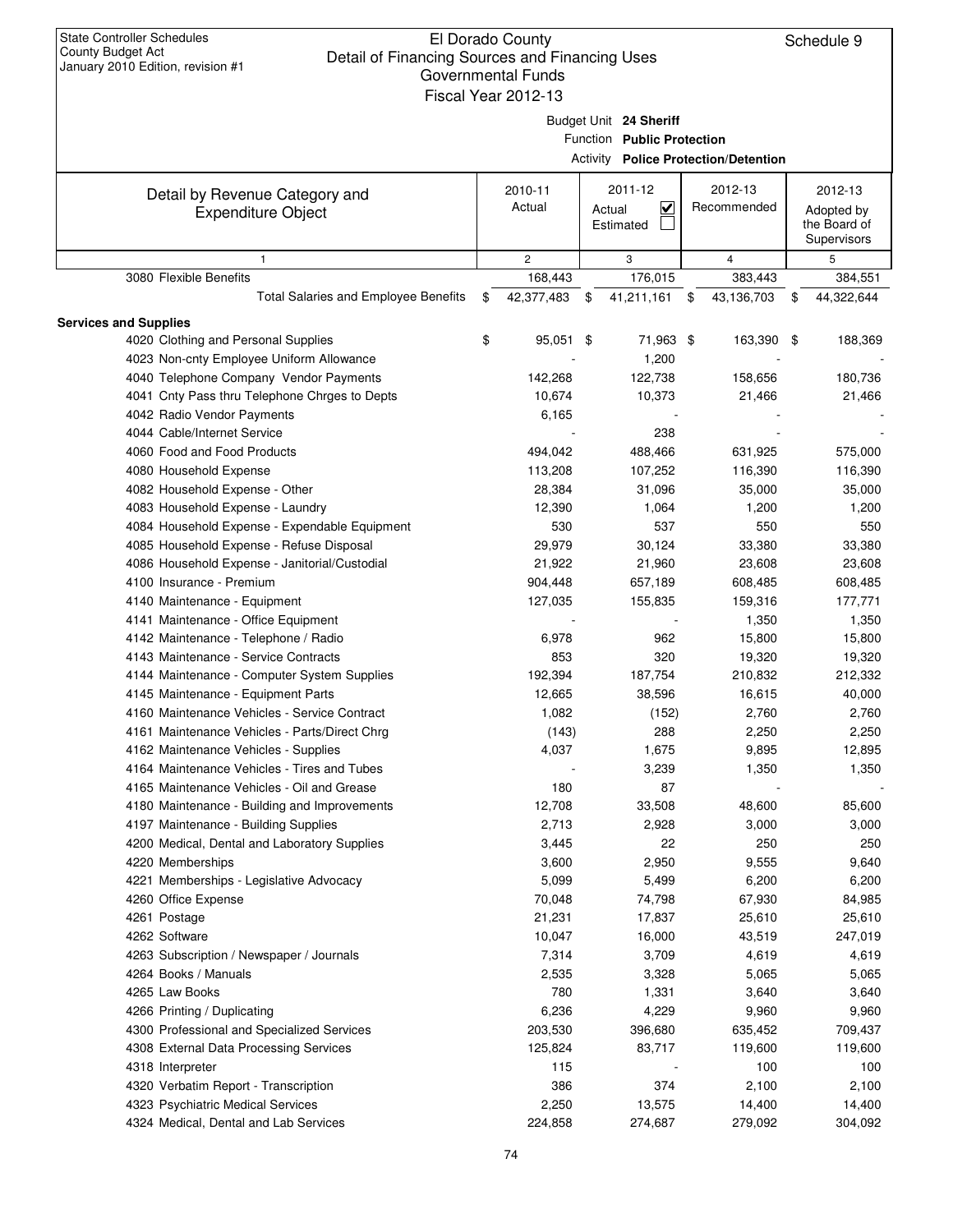Schedule 9

Budget Unit **24 Sheriff**

Function **Public Protection**

Activity **Police Protection/Detention**

| Detail by Revenue Category and                                     | 2010-11          |              | 2011-12                                        |              | 2012-13     |     | 2012-13                                   |
|--------------------------------------------------------------------|------------------|--------------|------------------------------------------------|--------------|-------------|-----|-------------------------------------------|
| <b>Expenditure Object</b>                                          | Actual           |              | $\overline{\mathbf{v}}$<br>Actual<br>Estimated |              | Recommended |     | Adopted by<br>the Board of<br>Supervisors |
| 1                                                                  | $\mathbf{2}$     |              | 3                                              |              | 4           |     | 5                                         |
| 4334 Fire Prevention and Inspection                                | 2,021            |              | 1,493                                          |              | 3,502       |     | 3,502                                     |
| 4337 Other Governmental Agencies                                   | 10,042           |              |                                                |              |             |     |                                           |
| 4420 Rents and Leases - Equipment                                  | 101,597          |              | 107,093                                        |              | 110,651     |     | 110,651                                   |
| 4421 Security System                                               | 7,226            |              | 8,683                                          |              | 10,010      |     | 10,010                                    |
| 4440 Rent & Lease - Building/Improvements                          | 298,940          |              | 302,938                                        |              | 310,668     |     | 310,668                                   |
| 4460 Small Tools and Instruments                                   | 57,748           |              | 41,264                                         |              | 58,975      |     | 78,154                                    |
| 4461 Minor Equipment                                               | 53,124           |              | 81,508                                         |              | 157,964     |     | 263,941                                   |
| 4462 Minor Computer Equipment                                      | 72,464           |              | 106,341                                        |              | 167,670     |     | 145,703                                   |
| 4463 Minor Telephone and Radio Equipment                           | 39,486           |              | 377,170                                        |              | 113,780     |     | 436,250                                   |
| 4464 Minor Law Enforcement Equipment                               | 52,084           |              | 118,669                                        |              | 121,665     |     | 125,875                                   |
| 4465 Minor Vehicle Equipment                                       | 40,569           |              | 18,457                                         |              | 29,750      |     | 29,750                                    |
| 4500 Special Departmental Expense                                  | 85,274           |              | 38,052                                         |              | 157,513     |     | 183,513                                   |
| 4501 Special Projects                                              |                  |              | 167                                            |              |             |     |                                           |
| 4503 Staff Development                                             | 38,288           |              | 50,678                                         |              | 41,500      |     | 61,420                                    |
| 4505 SB 924 - Transportation and Travel                            | 1,932            |              | 22,299                                         |              | 52,000      |     | 52,000                                    |
| 4506 Film Development/Photography Supplies                         |                  |              |                                                |              | 150         |     | 150                                       |
| 4507 Fire and Safety Supplies                                      | 2,518            |              |                                                |              |             |     |                                           |
| 4509 Detective Expense                                             |                  |              |                                                |              |             |     | 22,129                                    |
| 4529 Software License                                              | 27,205           |              | 222,623                                        |              | 79,500      |     | 9,871                                     |
| 4534 Ammunition                                                    | 208,563          |              | 122,648                                        |              | 100,000     |     | 102,476                                   |
| 4540 Staff Development                                             | 40               |              | 225                                            |              |             |     |                                           |
| 4600 Transportation and Travel                                     | 66,211           |              | 61,754                                         |              | 118,720     |     | 127,845                                   |
| 4601 Volunteer - Transportation and Travel                         |                  |              |                                                |              | 650         |     | 650                                       |
| 4602 Employee - Private Auto Mileage                               | 9,853            |              | 9,522                                          |              | 19,195      |     | 19,195                                    |
| 4604 Volunteer - Private Auto Mileage                              | 1,846            |              | 3,944                                          |              | 3,000       |     | 3,000                                     |
| 4605 Vehicle - Rent or Lease                                       | 941,731          |              | 439,503                                        |              | 957,358     |     | 957,358                                   |
| 4606 Fuel Purchases                                                | 674,919          |              | 734,728                                        |              | 956,150     |     | 881,150                                   |
| 4608 Hotel Accommodations                                          | 42,136           |              | 50,508                                         |              | 31,700      |     | 31,700                                    |
| 4620 Utilities                                                     | 733,821          |              | 713,694                                        |              | 778,905     |     | 753,905                                   |
| <b>Total Services and Supplies</b>                                 | \$<br>6,476,496  | \$           | 6,501,938                                      | -\$          | 7,893,206   | \$  | 8,626,195                                 |
| <b>Other Charges</b>                                               |                  |              |                                                |              |             |     |                                           |
| 5140 Judgments & Damages                                           |                  |              | 2,700 \$                                       |              |             |     |                                           |
| 5240 Contribution To Non-county Governmental                       | 31,413           |              | 120,874                                        |              | 109,500     |     | 378,500                                   |
| 5300 Interfund Expenditures                                        | 32,736           |              | 25,275                                         |              | 6,550       |     | 6,550                                     |
| 5330 Intrfnd Exp: Allocated Salaries & Benefits                    | 4,629            |              | 4,645                                          |              |             |     |                                           |
| <b>Total Other Charges</b>                                         | \$<br>68,777 \$  |              | 153,494 \$                                     |              | 116,050     | -\$ | 385,050                                   |
| <b>Fixed Assets</b>                                                |                  |              |                                                |              |             |     |                                           |
| 6020 Fixed Assets - Building and Improvement                       | \$               | - \$         | 10,661 \$                                      |              |             | \$  |                                           |
| 6040 Fixed Assets - Equipment                                      | 128,462          |              | 291,096                                        |              | 121,050     |     | 501,869                                   |
| 6041 Fixed Assets - Data Proc Sys Devel Equip                      |                  |              | 5,923                                          |              |             |     |                                           |
| 6042 Fixed Assets - Computer Sys Equipment                         | 118,986          |              | 159,066                                        |              | 46,500      |     | 77,350                                    |
| <b>Total Fixed Assets</b>                                          | \$<br>247,448 \$ |              | 466,746 \$                                     |              | 167,550 \$  |     | 579,219                                   |
|                                                                    |                  |              |                                                |              |             |     |                                           |
| <b>Other Financing Uses</b><br>7001 Operating Transfers Out: Fleet |                  |              |                                                |              | 50,000      | \$  | 50,000                                    |
| <b>Total Other Financing Uses</b>                                  | \$               | - \$<br>- \$ |                                                | - \$<br>- \$ |             |     |                                           |
|                                                                    |                  |              |                                                |              | 50,000      | \$  | 50,000                                    |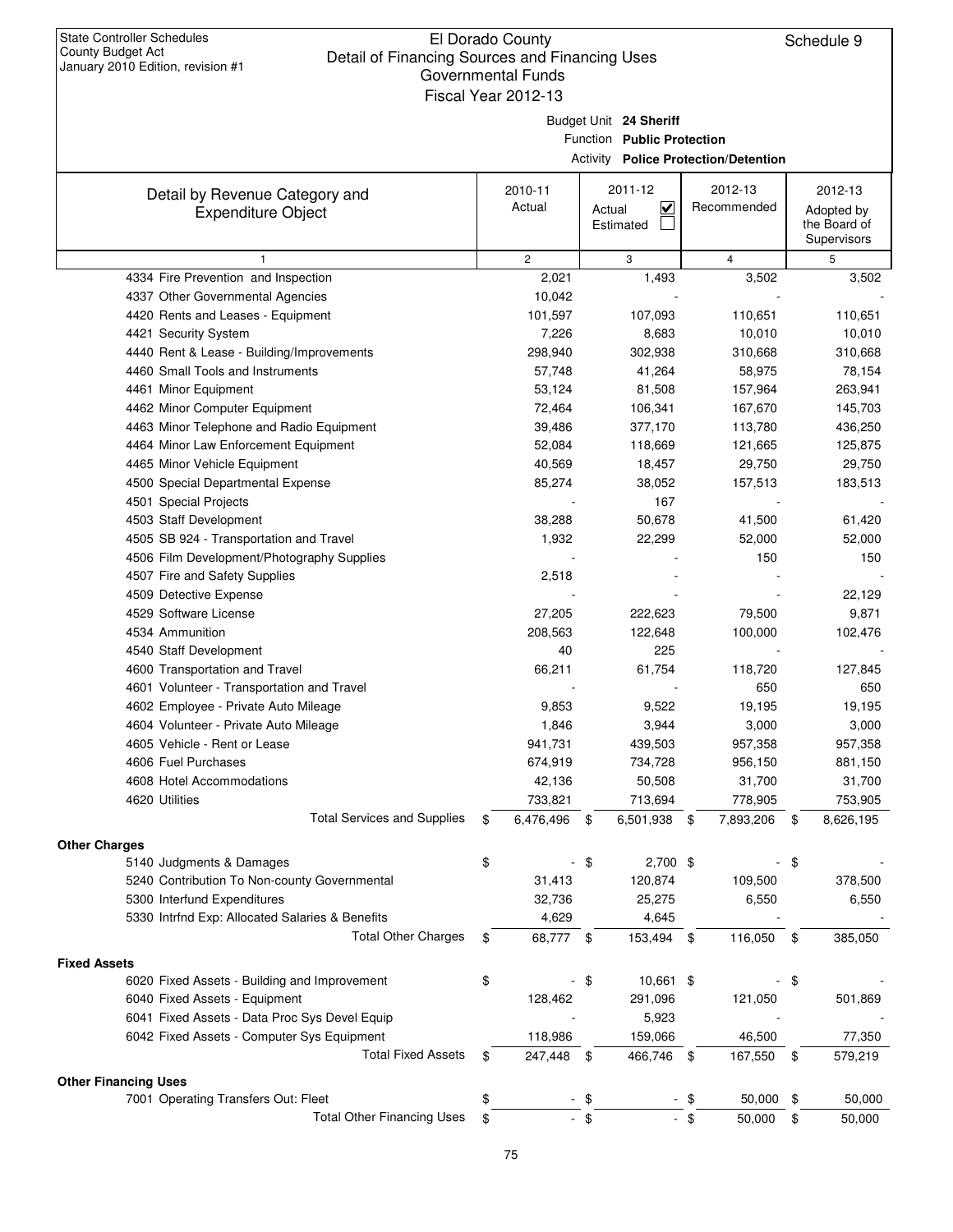|                                                                                                                                                                                                                                                                                                                                                                                                                                                                               |          | Fiscal Year 2012-13                                                                                                |                |                                                                                                                   |                |                                                                                                              |            |                                                                                                           |
|-------------------------------------------------------------------------------------------------------------------------------------------------------------------------------------------------------------------------------------------------------------------------------------------------------------------------------------------------------------------------------------------------------------------------------------------------------------------------------|----------|--------------------------------------------------------------------------------------------------------------------|----------------|-------------------------------------------------------------------------------------------------------------------|----------------|--------------------------------------------------------------------------------------------------------------|------------|-----------------------------------------------------------------------------------------------------------|
|                                                                                                                                                                                                                                                                                                                                                                                                                                                                               |          |                                                                                                                    |                | Budget Unit 24 Sheriff<br>Function Public Protection                                                              |                | <b>Activity Police Protection/Detention</b>                                                                  |            |                                                                                                           |
| Detail by Revenue Category and<br><b>Expenditure Object</b>                                                                                                                                                                                                                                                                                                                                                                                                                   |          | 2010-11<br>Actual                                                                                                  |                | 2011-12<br>V<br>Actual<br>Estimated                                                                               |                | 2012-13<br>Recommended                                                                                       |            | 2012-13<br>Adopted by<br>the Board of<br>Supervisors                                                      |
| $\mathbf{1}$                                                                                                                                                                                                                                                                                                                                                                                                                                                                  |          | $\overline{c}$                                                                                                     |                | 3                                                                                                                 |                | $\overline{4}$                                                                                               |            | 5                                                                                                         |
| <b>Intrafund Transfers</b><br>7200 Intrafund Transfers<br>7210 Intrafnd: Collections<br>7220 Intrafnd: Telephone Equipment and Support<br>7223 Intrafnd: Mail Service<br>7224 Intrafnd: Stores Support<br>7225 Intrafnd: Central Duplicating<br>7227 Intrafnd: Internal Data Processing<br>7229 Intrafnd: PC Support<br>7231 Intrafnd: IS Programming Support<br>7232 Intrafnd: Maint Bldg & Improvmnts<br>7234 Intrafnd: Network Support<br><b>Total Intrafund Transfers</b> | \$<br>\$ | $1,000$ \$<br>173<br>138,406<br>4,683<br>23,883<br>13,103<br>137,592<br>2,002<br>675<br>7,955<br>29,474<br>358,946 | \$             | $3,147$ \$<br>106<br>128,941<br>8,038<br>7,400<br>8,500<br>112,144<br>1,835<br>255<br>14,537<br>25,063<br>309,966 | \$             | 4,487 \$<br>1,742<br>163,407<br>14,287<br>7,282<br>18,300<br>112,144<br>5,000<br>40,000<br>25,063<br>391,712 | \$         | 4,487<br>1,742<br>163,407<br>14,287<br>7,282<br>18,300<br>112,144<br>5,000<br>40,000<br>25,063<br>391,712 |
| <b>Intrafund Abatement</b><br>7350 Intrfnd Abatemnt: Only General Fund<br>7355 Intrfnd Abatemnt: Radio Equipment and Support<br><b>Total Intrafund Abatement</b>                                                                                                                                                                                                                                                                                                              | \$<br>\$ | $(5,925)$ \$<br>(3, 555)<br>(9,480)                                                                                | \$             | $(3,588)$ \$<br>(350)<br>$(3,938)$ \$                                                                             |                |                                                                                                              | \$<br>- \$ |                                                                                                           |
| <b>Appropriations for Contingencies</b><br>7700 Contingency<br><b>Total Appropriations for Contingencies</b>                                                                                                                                                                                                                                                                                                                                                                  | \$<br>\$ | ۰.                                                                                                                 | \$<br>$-$ \$   |                                                                                                                   | - \$<br>$-$ \$ | 300,000<br>300,000                                                                                           | \$<br>\$   | 300,000<br>300,000                                                                                        |
| <b>Total Expenditures/Appropriations</b>                                                                                                                                                                                                                                                                                                                                                                                                                                      | \$       | 49,519,670                                                                                                         | $\mathfrak{L}$ | 48,639,368                                                                                                        | $\mathfrak{L}$ | 52,055,221                                                                                                   | \$         | 54,654,820                                                                                                |
| <b>Net Cost</b>                                                                                                                                                                                                                                                                                                                                                                                                                                                               | \$       | (38, 525, 901)                                                                                                     | \$             | (36,002,542)                                                                                                      | \$             | (40, 176, 640)                                                                                               | \$         | (40, 273, 714)                                                                                            |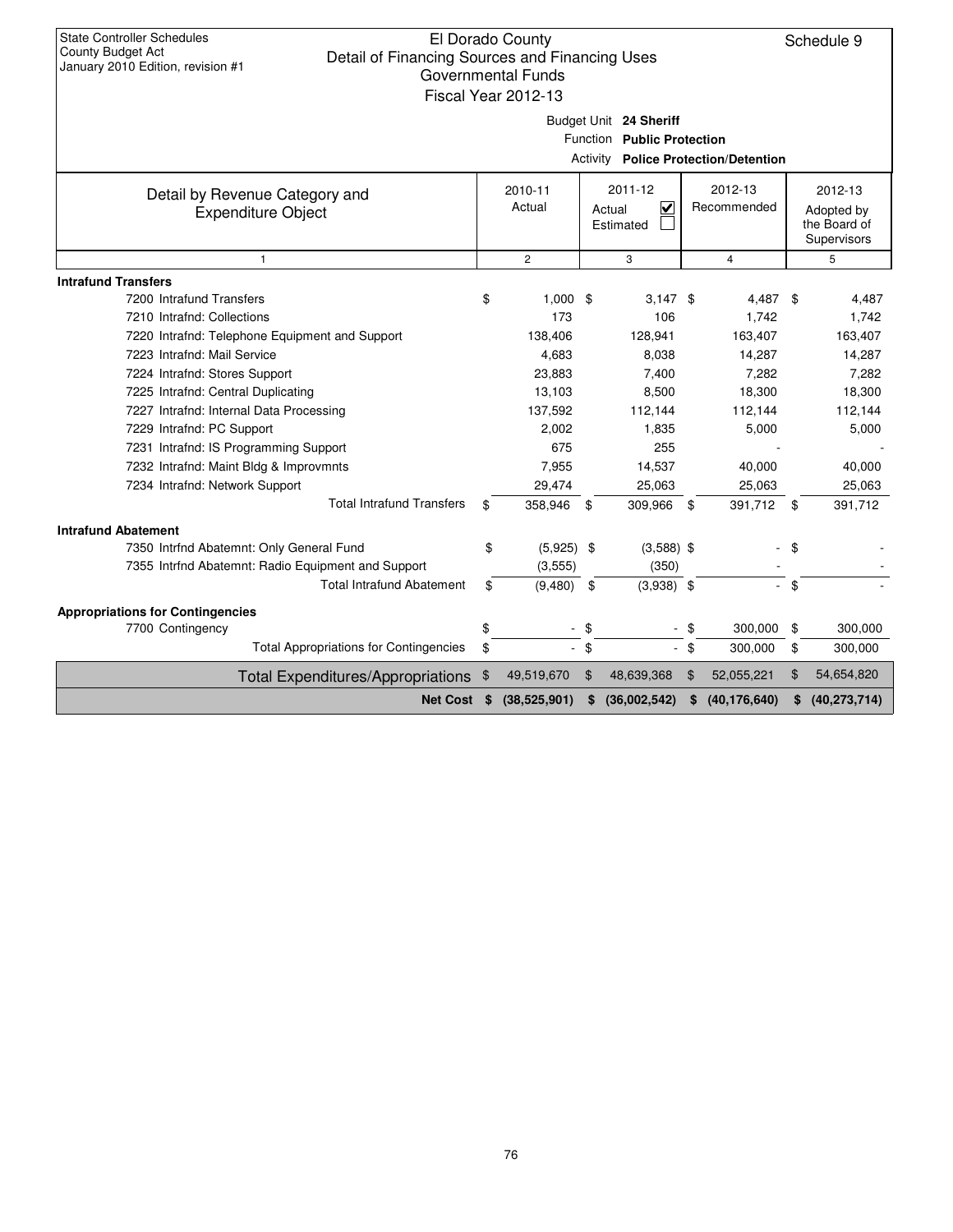|                                                                       | Governmental Funds  |                |                                          |                |                                          |        |                                                      |
|-----------------------------------------------------------------------|---------------------|----------------|------------------------------------------|----------------|------------------------------------------|--------|------------------------------------------------------|
|                                                                       | Fiscal Year 2012-13 |                | Function Public Protection               |                | Budget Unit 24 Sheriff - Jail Commissary |        |                                                      |
|                                                                       |                     |                | <b>Activity Detention and Correction</b> |                |                                          |        |                                                      |
| Detail by Revenue Category and<br><b>Expenditure Object</b>           | 2010-11<br>Actual   | Actual         | 2011-12<br>⊽<br>Estimated                |                | 2012-13<br>Recommended                   |        | 2012-13<br>Adopted by<br>the Board of<br>Supervisors |
| 1                                                                     | $\overline{c}$      |                | 3                                        |                | $\overline{4}$                           |        | 5                                                    |
| Revenue from Use of Money and Property                                |                     |                |                                          |                |                                          |        |                                                      |
| 0400 Interest                                                         | \$<br>$2,197$ \$    |                | $2,342$ \$                               |                |                                          | \$     |                                                      |
| Total Revenue from Use of Money and Property                          | \$<br>$2,197$ \$    |                | $2,342$ \$                               |                |                                          | \$     |                                                      |
| <b>Charges for Services</b>                                           |                     |                |                                          |                |                                          |        |                                                      |
| 1680 Institutional Care and Services                                  | \$<br>573 \$        |                |                                          | - \$           |                                          | \$     |                                                      |
| <b>Total Charges for Services</b>                                     | \$<br>573 \$        |                |                                          | $-$ \$         |                                          | - \$   |                                                      |
| <b>Miscellaneous Revenues</b>                                         |                     |                |                                          |                |                                          |        |                                                      |
| 1940 Miscellaneous Revenue                                            | \$<br>20,637 \$     |                |                                          | - \$           |                                          | - \$   |                                                      |
| 1944 Inmate Welfare Trust                                             | 339,194             |                | 407,069                                  |                | 441,057                                  |        | 441,057                                              |
| <b>Total Miscellaneous Revenues</b>                                   | \$<br>359,830 \$    |                | 407,069                                  | \$             | 441,057                                  | \$     | 441,057                                              |
| Total Revenue \$                                                      | 362,601             | $\mathfrak{F}$ | 409,411                                  | $\mathfrak{F}$ | 441,057                                  | \$     | 441,057                                              |
|                                                                       |                     |                |                                          |                |                                          |        |                                                      |
| <b>Salaries and Employee Benefits</b>                                 |                     |                |                                          |                |                                          |        |                                                      |
| 3000 Permanent Employees / Elected Officials                          | \$                  | - \$           | 41,351 \$                                |                | 80,658 \$                                |        | 80,658                                               |
| 3004 Other Compensation                                               |                     |                | 57                                       |                |                                          |        |                                                      |
| 3005 Tahoe Differential                                               |                     |                | 282                                      |                | 1,200                                    |        | 1,200                                                |
| 3020 Employer Share - Employee Retirement                             |                     |                | 14,231                                   |                | 29,350                                   |        | 29,350                                               |
| 3022 Employer Share - Medi Care                                       |                     |                | 620                                      |                | 1,202                                    |        | 1,202                                                |
| 3040 Employer Share - Health Insurance                                |                     |                | 13,109                                   |                | 31,445                                   |        | 31,445                                               |
| 3041 Employer Share - Unemployment Insurance                          |                     |                |                                          |                | 1,207                                    |        | 1,207                                                |
| 3042 Employer Share - Long Term Disab Insurance                       |                     |                | 95                                       |                | 276                                      |        | 276                                                  |
| Total Salaries and Employee Benefits                                  | \$                  | $-$ \$         | 69,745 \$                                |                | 145,338                                  | \$     | 145,338                                              |
| <b>Services and Supplies</b>                                          |                     |                |                                          |                |                                          |        |                                                      |
| 4020 Clothing and Personal Supplies                                   | \$                  | \$             | $390*$                                   |                |                                          |        |                                                      |
| 4044 Cable/Internet Service                                           |                     |                | 652                                      |                |                                          |        |                                                      |
| 4145 Maintenance - Equipment Parts                                    | 512                 |                |                                          |                |                                          |        |                                                      |
| 4180 Maintenance - Building and Improvements                          |                     |                | 69                                       |                |                                          |        |                                                      |
| 4260 Office Expense                                                   | 529                 |                | 2,306                                    |                |                                          |        |                                                      |
| 4261 Postage                                                          | 30                  |                | 1,098                                    |                | 2,000                                    |        | 2,000                                                |
| 4263 Subscription / Newspaper / Journals                              | 169                 |                | 90                                       |                | 350                                      |        | 350                                                  |
| 4264 Books / Manuals                                                  |                     |                | 146                                      |                |                                          |        |                                                      |
| 4265 Law Books                                                        |                     |                | 260                                      |                |                                          |        |                                                      |
| 4300 Professional and Specialized Services                            | 14,909              |                | 72,550                                   |                | 68,900                                   |        | 68,900                                               |
| 4302 Construction and Engineering Contracts                           |                     |                | 1,349                                    |                |                                          |        |                                                      |
| 4324 Medical, Dental and Lab Services                                 |                     |                | 19,058                                   |                | 25,000                                   |        | 25,000                                               |
| 4420 Rents and Leases - Equipment<br>4460 Small Tools and Instruments | 3,640<br>766        |                | 3,303<br>154                             |                | 9,469                                    |        | 9,469                                                |
| 4461 Minor Equipment                                                  | 1,297               |                | 1,285                                    |                |                                          |        |                                                      |
| 4500 Special Departmental Expense                                     | 203,834             |                | 225,769                                  |                | 190,000                                  |        | 190,000                                              |
| <b>Total Services and Supplies</b>                                    | \$<br>225,685 \$    |                | 328,479 \$                               |                | 295,719                                  | -\$    | 295,719                                              |
|                                                                       |                     |                |                                          |                |                                          |        |                                                      |
| <b>Fixed Assets</b><br>6042 Fixed Assets - Computer Sys Equipment     | \$                  | - \$           | 5,113 \$                                 |                |                                          | \$     |                                                      |
| <b>Total Fixed Assets</b>                                             |                     | $-$ \$         |                                          |                |                                          | $-$ \$ |                                                      |
|                                                                       | \$                  |                | $5,113$ \$                               |                |                                          |        |                                                      |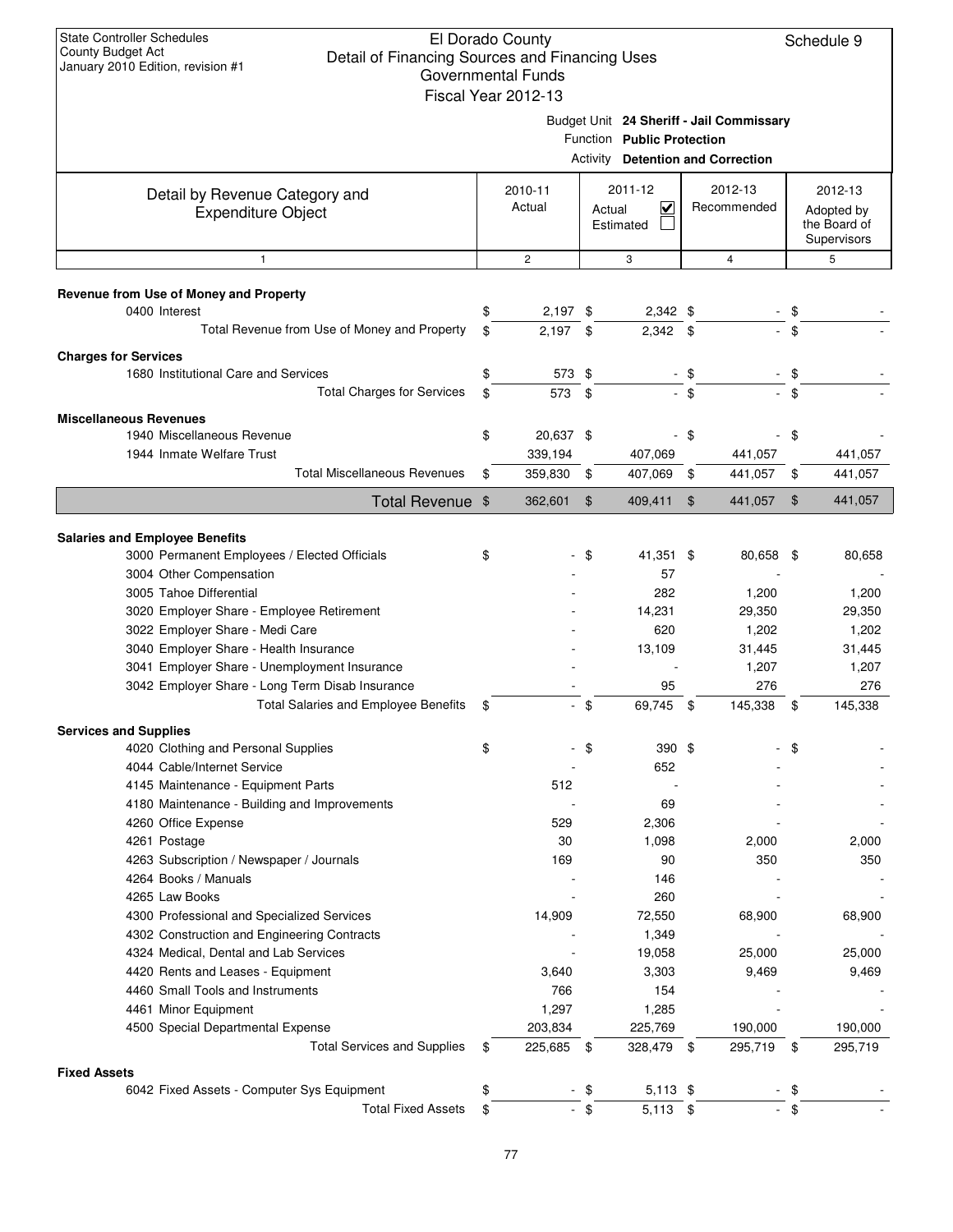| <b>State Controller Schedules</b><br>County Budget Act<br>January 2010 Edition, revision #1 | El Dorado County<br>Detail of Financing Sources and Financing Uses<br>Governmental Funds<br>Fiscal Year 2012-13    |                               |                   |      |                                                        |                        |                          |                                                      |  |  |  |
|---------------------------------------------------------------------------------------------|--------------------------------------------------------------------------------------------------------------------|-------------------------------|-------------------|------|--------------------------------------------------------|------------------------|--------------------------|------------------------------------------------------|--|--|--|
|                                                                                             | Budget Unit 24 Sheriff - Jail Commissary<br>Function Public Protection<br><b>Activity Detention and Correction</b> |                               |                   |      |                                                        |                        |                          |                                                      |  |  |  |
| Detail by Revenue Category and<br><b>Expenditure Object</b>                                 |                                                                                                                    |                               | 2010-11<br>Actual |      | 2011-12<br>$\blacktriangledown$<br>Actual<br>Estimated | 2012-13<br>Recommended |                          | 2012-13<br>Adopted by<br>the Board of<br>Supervisors |  |  |  |
|                                                                                             |                                                                                                                    | $\overline{2}$<br>3<br>5<br>4 |                   |      |                                                        |                        |                          |                                                      |  |  |  |
|                                                                                             | Total Expenditures/Appropriations \$                                                                               |                               | 225,685           | - \$ | 403,337 \$                                             |                        | \$<br>441,057<br>441,057 |                                                      |  |  |  |
|                                                                                             | Net Cost \$                                                                                                        |                               | 136,916           | - \$ | $6,073$ \$                                             |                        |                          | - \$                                                 |  |  |  |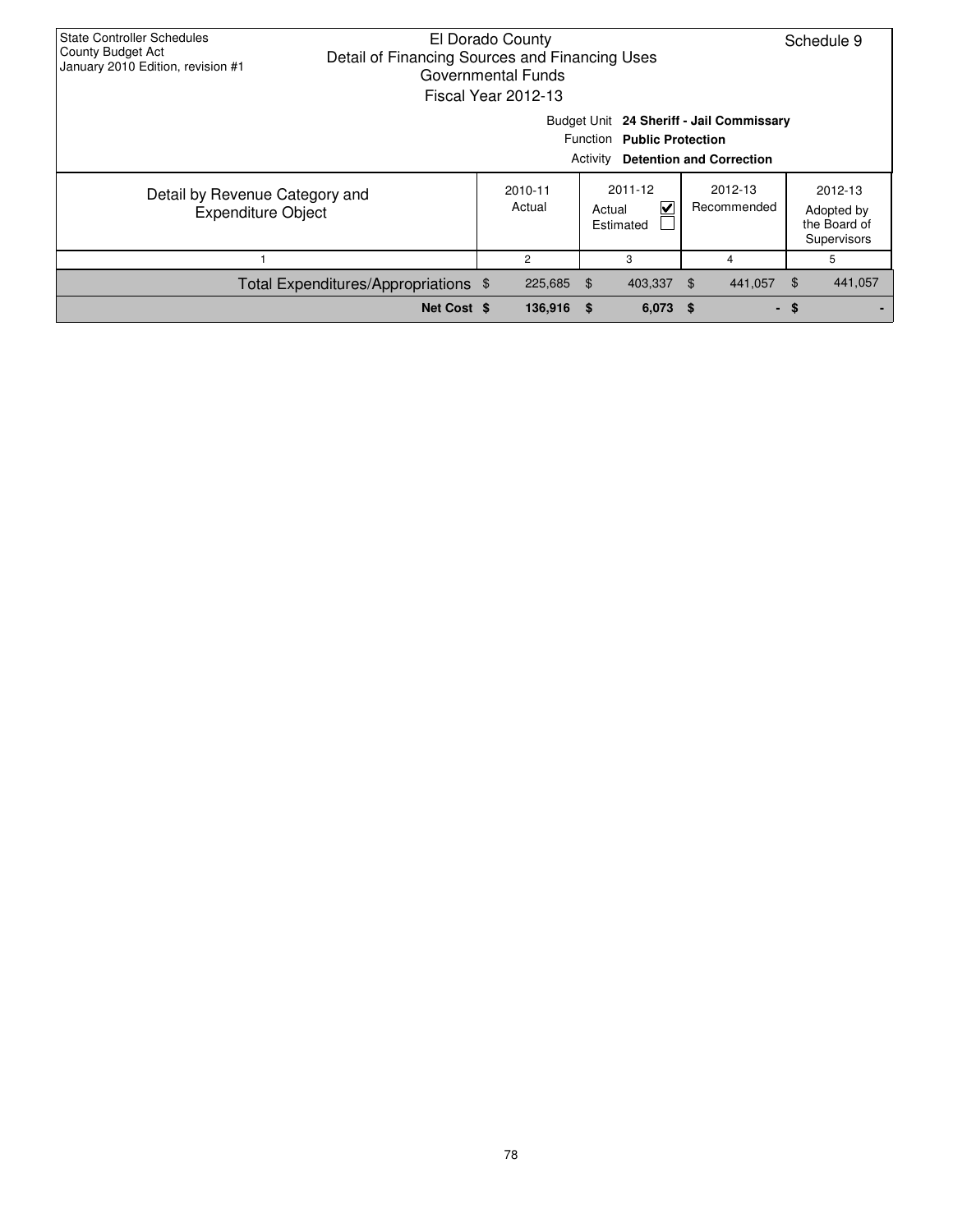|                                                                                            | Governmental Funds<br>Fiscal Year 2012-13 |        |                                                        |      |                                          |                                           |
|--------------------------------------------------------------------------------------------|-------------------------------------------|--------|--------------------------------------------------------|------|------------------------------------------|-------------------------------------------|
|                                                                                            |                                           |        | Budget Unit 25 Probation<br>Function Public Protection |      | <b>Activity Detention and Correction</b> |                                           |
|                                                                                            | 2010-11                                   |        | 2011-12                                                |      | 2012-13                                  | 2012-13                                   |
| Detail by Revenue Category and<br><b>Expenditure Object</b>                                | Actual                                    | Actual | $\overline{\mathbf{v}}$<br>Estimated                   |      | Recommended                              | Adopted by<br>the Board of<br>Supervisors |
| $\mathbf{1}$                                                                               | $\overline{c}$                            |        | 3                                                      |      | $\overline{4}$                           | 5                                         |
| <b>Fines, Forfeitures and Penalties</b>                                                    |                                           |        |                                                        |      |                                          |                                           |
| 0341 Restitution Fee                                                                       | \$<br>19,493 \$                           |        | $9,098$ \$                                             |      | $7,500$ \$                               | 7,500                                     |
| Total Fines, Forfeitures and Penalties                                                     | \$<br>19,493                              | \$     | 9,098                                                  | \$   | 7,500                                    | \$<br>7,500                               |
| Intergovernmental Revenue - State                                                          |                                           |        |                                                        |      |                                          |                                           |
| 0580 State - Public Assistance Administration                                              | \$                                        | \$     | $51$ \$                                                |      |                                          | \$                                        |
| 0600 State - Public Assistance Programs                                                    | 20,501                                    |        | 5,429                                                  |      | 20,000                                   | 20,000                                    |
| 0760 State - Corrections                                                                   |                                           |        | 49,563                                                 |      | 60,000                                   | 55,825                                    |
| 0860 State - Public Safety Sales Tax                                                       | 974,321                                   |        | 1,085,195                                              |      | 940,769                                  | 1,004,570                                 |
| 0880 State - Other                                                                         | 435,833                                   |        | 361,380                                                |      | 522,859                                  | 522,859                                   |
| Total Intergovernmental Revenue - State                                                    | \$<br>1,430,656 \$                        |        | 1,501,618                                              | - \$ | 1,543,628                                | \$<br>1,603,254                           |
|                                                                                            |                                           |        |                                                        |      |                                          |                                           |
| Intergovernmental Revenue - Federal                                                        |                                           |        |                                                        |      |                                          |                                           |
| 1000 Federal - Public Assistance Admin.                                                    | \$<br>58,556 \$                           |        | 37,599 \$                                              |      | 32,000 \$                                | 32,000                                    |
| 1100 Federal - Other                                                                       | 88,702                                    |        | 93,028                                                 |      | 20,512                                   | 20,512                                    |
| 1118 Federal - Office Crim Justice Planning                                                | 82,386                                    |        | 34,359                                                 |      |                                          |                                           |
| Total Intergovernmental Revenue - Federal                                                  | \$<br>229,644 \$                          |        | 164,986                                                | - \$ | 52,512                                   | \$<br>52,512                              |
| <b>Revenue Other Governmental Agencies</b>                                                 |                                           |        |                                                        |      |                                          |                                           |
| 1202 Community Action- Responsive Educ                                                     | \$<br>30,325 \$                           |        | 28,556 \$                                              |      | 25,000                                   | \$<br>25,000                              |
| Total Revenue Other Governmental Agencies                                                  | \$<br>30,325                              | \$     | 28,556                                                 | \$   | 25,000                                   | \$<br>25,000                              |
| <b>Charges for Services</b>                                                                |                                           |        |                                                        |      |                                          |                                           |
| 1502 Court Administration Fee - PC1205.d                                                   | \$<br>1,249 \$                            |        | 270 \$                                                 |      |                                          | \$                                        |
| 1680 Institutional Care and Services                                                       | 373,900                                   |        | 286,600                                                |      | 250,000                                  | 250,000                                   |
| 1683 Probation - Adult Defendant                                                           | 55,272                                    |        | 53,515                                                 |      | 35,000                                   | 35,000                                    |
| 1684 Care In Juvenile Hall                                                                 | 133,284                                   |        | 107,481                                                |      | 95,000                                   | 95,000                                    |
| 1685 Urinalysis Testing                                                                    | 5,473                                     |        | 3,470                                                  |      | 3,000                                    | 3,000                                     |
| 1747 Home Electronic Monitoring Prog (HEMP)                                                | 17,051                                    |        | 16,183                                                 |      | 13,500                                   | 13,500                                    |
| 1751 Probation - Present Report Fee                                                        | 8,703                                     |        | 3,153                                                  |      | 3,000                                    | 3,000                                     |
| 1800 Interfund Revenue                                                                     | 2,701                                     |        |                                                        |      |                                          |                                           |
| <b>Total Charges for Services</b>                                                          | \$<br>597,632 \$                          |        | 470,673 \$                                             |      | 399,500 \$                               | 399,500                                   |
| <b>Miscellaneous Revenues</b>                                                              |                                           |        |                                                        |      |                                          |                                           |
| 1940 Miscellaneous Revenue                                                                 | \$<br>$3,774$ \$                          |        | $3,330$ \$                                             |      | $2,750$ \$                               | 2,750                                     |
| <b>Total Miscellaneous Revenues</b>                                                        | \$<br>3,774                               | \$     | 3,330                                                  | \$   | 2,750                                    | \$<br>2,750                               |
|                                                                                            |                                           |        |                                                        |      |                                          |                                           |
| <b>Other Financing Sources</b>                                                             |                                           |        |                                                        |      |                                          |                                           |
| 2020 Operating Transfers In                                                                | \$<br>850,337 \$                          |        | 1,780,797 \$                                           |      | 2,354,012                                | \$<br>2,809,475                           |
| 2027 Operating Transfers In: Sales Tax Realingment<br><b>Total Other Financing Sources</b> | 156,756                                   |        | 156,756                                                |      | 156,756                                  | 156,756                                   |
|                                                                                            | \$<br>1,007,093                           | \$     | 1,937,553                                              | \$   | 2,510,768                                | \$<br>2,966,231                           |
| Total Revenue \$                                                                           | 3,318,618                                 | \$     | 4,115,813                                              | \$   | 4,541,658                                | \$<br>5,056,747                           |
|                                                                                            |                                           |        |                                                        |      |                                          |                                           |
| <b>Salaries and Employee Benefits</b>                                                      |                                           |        |                                                        |      |                                          |                                           |
| 3000 Permanent Employees / Elected Officials                                               | \$<br>5,575,125 \$<br>284,636             |        | 5,573,870 \$<br>295,024                                |      | 6,547,594 \$<br>244,202                  | 6,587,361<br>244,202                      |
| 3001 Temporary Employees                                                                   |                                           |        |                                                        |      |                                          |                                           |
| 3002 Overtime<br>3003 Standby Pay                                                          | 311,073<br>4,684                          |        | 314,559                                                |      | 225,424                                  | 225,424                                   |
| 3004 Other Compensation                                                                    |                                           |        | 10,076                                                 |      | 20,468                                   | 20,468                                    |
|                                                                                            | 176,241                                   |        | 114,393                                                |      | 116,393                                  | 119,103                                   |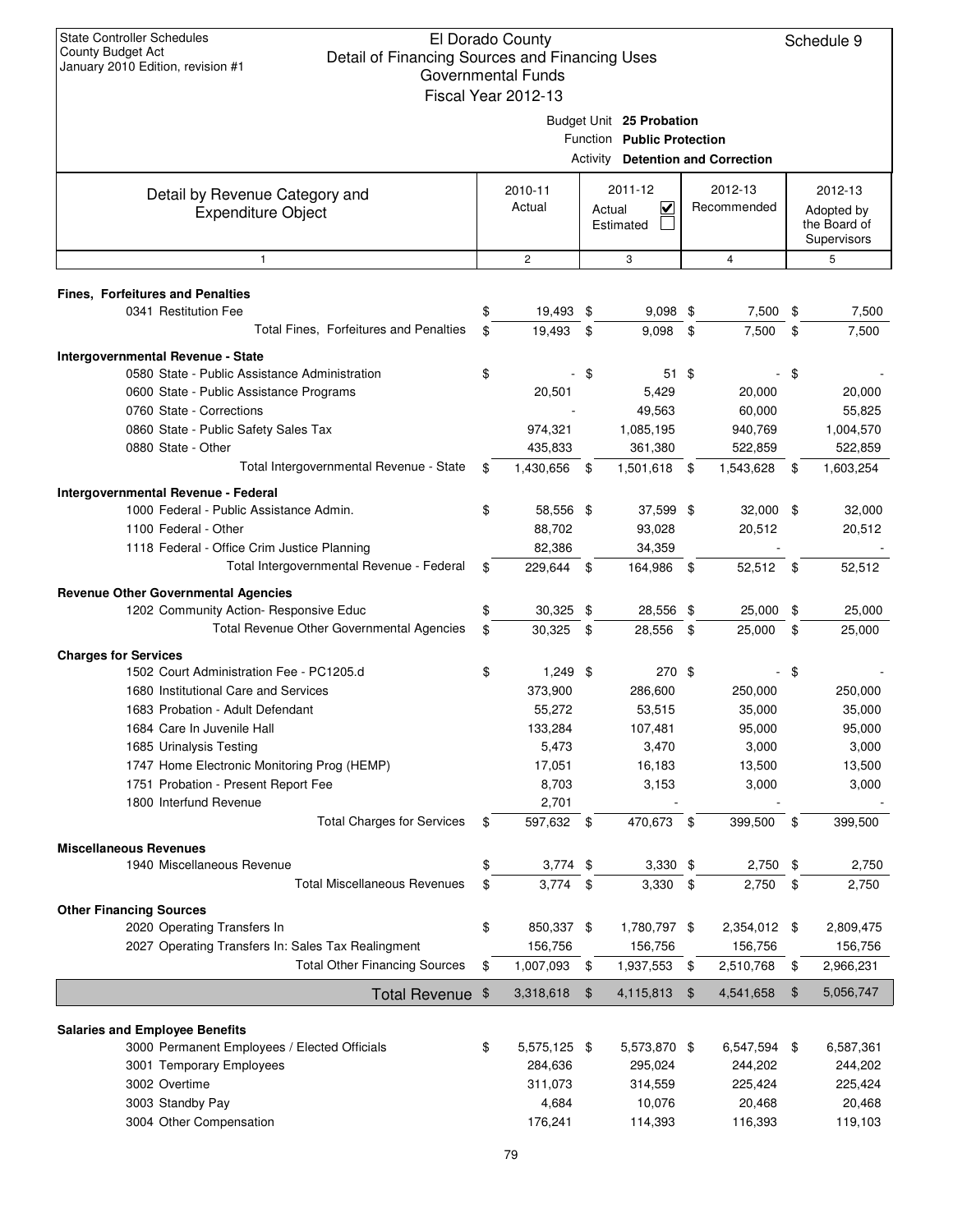|                                                                                            | Fiscal Year 2012-13 |      |                                                        |      |                  |                   |
|--------------------------------------------------------------------------------------------|---------------------|------|--------------------------------------------------------|------|------------------|-------------------|
|                                                                                            |                     |      |                                                        |      |                  |                   |
|                                                                                            |                     |      | Budget Unit 25 Probation<br>Function Public Protection |      |                  |                   |
|                                                                                            |                     |      | <b>Activity Detention and Correction</b>               |      |                  |                   |
|                                                                                            |                     |      |                                                        |      |                  |                   |
| Detail by Revenue Category and                                                             | 2010-11             |      | 2011-12                                                |      | 2012-13          | 2012-13           |
| <b>Expenditure Object</b>                                                                  | Actual              |      | $\overline{\mathsf{v}}$<br>Actual                      |      | Recommended      | Adopted by        |
|                                                                                            |                     |      | Estimated                                              |      |                  | the Board of      |
|                                                                                            |                     |      |                                                        |      |                  | Supervisors       |
| 1                                                                                          | $\mathbf{2}$        |      | 3                                                      |      | $\overline{4}$   | 5                 |
| 3005 Tahoe Differential                                                                    | 93,860              |      | 95,244                                                 |      | 108,000          | 108,000           |
| 3006 Bilingual Pay                                                                         | 5,868               |      | 5,220                                                  |      | 5,200            | 5,200             |
| 3020 Employer Share - Employee Retirement                                                  | 1,622,546           |      | 1,696,248                                              |      | 1,939,914        | 1,960,809         |
| 3022 Employer Share - Medi Care                                                            | 90,394              |      | 90,256                                                 |      | 97,377           | 98,024            |
| 3040 Employer Share - Health Insurance                                                     | 1,416,875           |      | 1,511,368                                              |      | 1,974,280        | 2,005,088         |
| 3041 Employer Share - Unemployment Insurance                                               | 75,602              |      | 79,901                                                 |      | 99,015           | 99,820            |
| 3042 Employer Share - Long Term Disab Insurance                                            | 19,038              |      | 15,719                                                 |      | 23,571           | 23,678            |
| 3043 Employer Share - Deferred Compensation<br>3046 Retiree Health - Defined Contributions | 15,427              |      | 15,589                                                 |      | 15,910           | 15,910            |
|                                                                                            | 119,178<br>179,807  |      | 111,290                                                |      | 104,545          | 104,545<br>53,782 |
| 3060 Employer Share - Workers' Compensation<br>3080 Flexible Benefits                      | 5,366               |      | 87,026<br>6,625                                        |      | 53,782<br>42,000 | 42,000            |
| <b>Total Salaries and Employee Benefits</b>                                                | \$<br>9,995,719     | - \$ | 10,022,409                                             | - \$ | 11,617,675       | \$<br>11,713,414  |
|                                                                                            |                     |      |                                                        |      |                  |                   |
| <b>Services and Supplies</b>                                                               |                     |      |                                                        |      |                  |                   |
| 4020 Clothing and Personal Supplies                                                        | \$<br>18,557 \$     |      | 15,978 \$                                              |      | 18,000           | \$<br>18,100      |
| 4022 Uniforms                                                                              | 7,471               |      | 5,235                                                  |      | 4,000            | 4,000             |
| 4040 Telephone Company Vendor Payments                                                     | 8,548               |      | 8,048                                                  |      | 10,800           | 10,800            |
| 4041 Cnty Pass thru Telephone Chrges to Depts                                              | 2,717               |      | 2,773                                                  |      | 4,200            | 4,200             |
| 4044 Cable/Internet Service                                                                |                     |      | 151                                                    |      |                  |                   |
| 4060 Food and Food Products                                                                | 205,110             |      | 180,417                                                |      | 230,000          | 210,000           |
| 4080 Household Expense                                                                     | 49,614              |      | 42,302                                                 |      | 45,000           | 45,000            |
| 4085 Household Expense - Refuse Disposal                                                   | 16,884              |      | 17,256                                                 |      | 17,256           | 17,256            |
| 4086 Household Expense - Janitorial/Custodial                                              | 8,938               |      | 9,750                                                  |      | 11,250           | 11,250            |
| 4100 Insurance - Premium                                                                   | 71,652              |      | 51,593                                                 |      | 54,426           | 54,426            |
| 4140 Maintenance - Equipment<br>4144 Maintenance - Computer System Supplies                | 1,944<br>38,047     |      | 1,980<br>40,727                                        |      | 3,000<br>53,350  | 3,944<br>53,350   |
| 4180 Maintenance - Building and Improvements                                               | 18,566              |      | 14,670                                                 |      | 20,664           | 20,664            |
| 4197 Maintenance - Building Supplies                                                       |                     |      | 47                                                     |      |                  |                   |
| 4200 Medical, Dental and Laboratory Supplies                                               | 106                 |      | 106                                                    |      | 200              | 200               |
| 4220 Memberships                                                                           | 372                 |      | 474                                                    |      | 648              | 648               |
| 4221 Memberships - Legislative Advocacy                                                    | 3,975               |      |                                                        |      | 4,041            | 4,041             |
| 4260 Office Expense                                                                        | 25,608              |      | 31,699                                                 |      | 28,000           | 28,000            |
| 4261 Postage                                                                               | 12,064              |      | 9,845                                                  |      | 12,500           | 12,500            |
| 4263 Subscription / Newspaper / Journals                                                   | 388                 |      | 180                                                    |      | 547              | 547               |
| 4264 Books / Manuals                                                                       |                     |      | 158                                                    |      |                  |                   |
| 4265 Law Books                                                                             |                     |      | 176                                                    |      | 150              | 150               |
| 4266 Printing / Duplicating                                                                | 2,350               |      | 1,954                                                  |      | 4,000            | 4,000             |
| 4300 Professional and Specialized Services                                                 | 120,071             |      | 157,088                                                |      | 383,190          | 330,708           |
| 4308 External Data Processing Services                                                     | 3,768               |      | 2,805                                                  |      | 3,060            | 3,060             |
| 4318 Interpreter                                                                           |                     |      |                                                        |      | 500              | 500               |
| 4323 Psychiatric Medical Services                                                          | 36,337              |      | 96,839                                                 |      | 166,950          | 166,950           |
| 4324 Medical, Dental and Lab Services                                                      | 45,190              |      | 42,675                                                 |      | 73,844           | 55,844            |
| 4329 Probation - Non Govmt Agency Assist                                                   | 525                 |      | 600                                                    |      | 1,000            | 1,000             |
| 4400 Publication and Legal Notices                                                         |                     |      |                                                        |      | 600              | 600               |
| 4420 Rents and Leases - Equipment                                                          | 22,033              |      | 21,418                                                 |      | 24,320           | 24,320            |
| 4440 Rent & Lease - Building/Improvements                                                  | 210,467             |      | 214,812                                                |      | 221,020          | 291,020           |
| 4460 Small Tools and Instruments                                                           | 756                 |      | 785                                                    |      | 800              | 800               |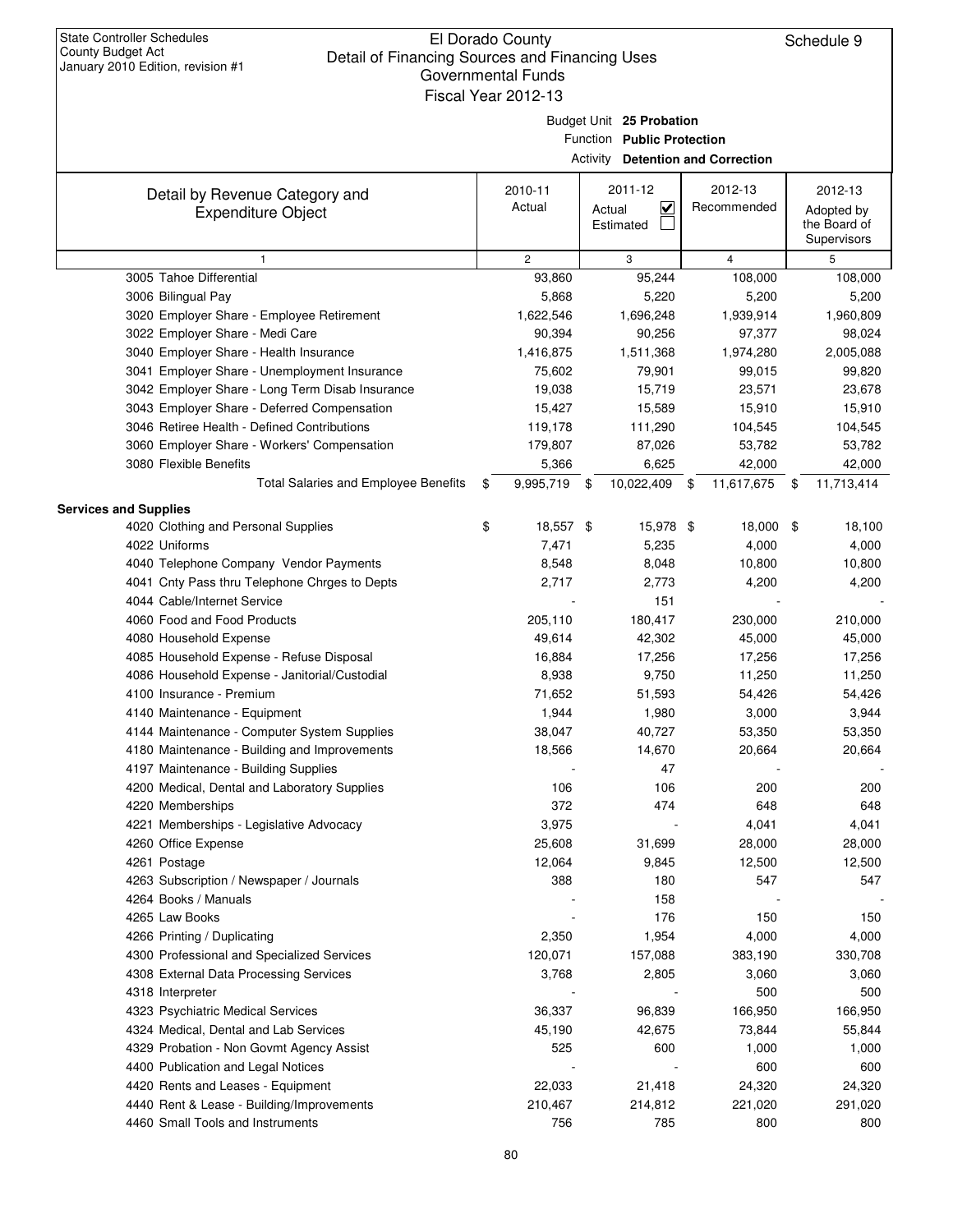Schedule 9

Budget Unit **25 Probation**

Function **Public Protection**

Activity **Detention and Correction**

|                                                             |                    | ACtivity Detention and Correction |                  |     |              |
|-------------------------------------------------------------|--------------------|-----------------------------------|------------------|-----|--------------|
|                                                             | 2010-11            | 2011-12                           | 2012-13          |     | 2012-13      |
| Detail by Revenue Category and<br><b>Expenditure Object</b> | Actual             | $\overline{\mathbf{v}}$<br>Actual | Recommended      |     | Adopted by   |
|                                                             |                    | Estimated                         |                  |     | the Board of |
|                                                             |                    |                                   |                  |     | Supervisors  |
| $\mathbf{1}$                                                | $\overline{c}$     | 3                                 | $\overline{4}$   |     | 5            |
| 4461 Minor Equipment                                        | 11,276             | 21,510                            | 9,010            |     | 14,624       |
| 4462 Minor Computer Equipment                               | 41,477             | 24,610                            | 30,005           |     | 55,005       |
| 4463 Minor Telephone and Radio Equipment                    | 1,953              | 3,072                             | 7,236            |     | 7,236        |
| 4464 Minor Law Enforcement Equipment                        | 10,194             | 7,038                             | 19,645           |     | 33,685       |
| 4465 Minor Vehicle Equipment                                |                    | 1,900                             | 5,000            |     | 6,566        |
| 4500 Special Departmental Expense                           | 12,087             | 1,042                             | 35,237           |     | 254,842      |
| 4501 Special Projects                                       | 65                 | 80                                | 200              |     | 200          |
| 4503 Staff Development                                      | 3,060              | 4,405                             | 13,251           |     | 13,251       |
| 4505 SB 924 - Transportation and Travel                     | 34,607             | 60,426                            | 80,000           |     | 75,825       |
| 4529 Software License                                       | 2,522              | 21,469                            | 2,600            |     | 2,600        |
| 4534 Ammunition                                             | 14,497             | 2.726                             | 6,088            |     | 6,088        |
| 4600 Transportation and Travel                              | 2,653              | 2,548                             | 3,300            |     | 3,300        |
| 4602 Employee - Private Auto Mileage                        | 7,536              | 8,675                             | 11,000           |     | 11,000       |
| 4605 Vehicle - Rent or Lease                                | 72,956             | 39,300                            | 68,463           |     | 68,463       |
| 4606 Fuel Purchases                                         | 35,766             | 40,817                            | 78,259           |     | 71,599       |
| 4608 Hotel Accommodations                                   | 2,040              | 2,424                             | 3,018            |     | 3,018        |
| 4620 Utilities                                              | 202,867            | 191,820                           | 219,338          |     | 239,338      |
| <b>Total Services and Supplies</b>                          | \$<br>1,387,612 \$ | 1,406,402 \$                      | 1,988,966        | \$  | 2,244,518    |
| <b>Other Charges</b>                                        |                    |                                   |                  |     |              |
| 5000 Support and Care of Persons                            | \$<br>$6,015$ \$   | 30,330 \$                         | 75,000           | -\$ | 75,000       |
| 5319 Intrfnd Exp: Mental Health Services                    |                    | 23,687                            | 50,000           |     | 50,000       |
| <b>Total Other Charges</b>                                  | \$<br>6,015        | 54,017 \$<br>-\$                  | 125,000          | \$  | 125,000      |
| <b>Fixed Assets</b>                                         |                    |                                   |                  |     |              |
| 6040 Fixed Assets - Equipment                               | \$<br>Ξ.           | \$<br>$9,658$ \$                  | 18,000           | \$  | 48,000       |
| 6042 Fixed Assets - Computer Sys Equipment                  | 4,894              | 2,946                             |                  |     |              |
| <b>Total Fixed Assets</b>                                   | \$<br>4,894        | 12,604<br>\$                      | \$<br>18,000     | \$  | 48,000       |
| <b>Other Financing Uses</b>                                 |                    |                                   |                  |     |              |
| 7001 Operating Transfers Out: Fleet                         | \$                 | 22,780 \$<br>\$                   |                  | \$  |              |
| <b>Total Other Financing Uses</b>                           | \$                 | $-$ \$<br>22,780                  | \$               | \$  |              |
|                                                             |                    |                                   |                  |     |              |
| <b>Intrafund Transfers</b>                                  |                    |                                   |                  |     |              |
| 7200 Intrafund Transfers                                    | \$<br>4,415 \$     | 5,595 \$                          | 12,000           | \$  | 12,000       |
| 7210 Intrafnd: Collections                                  | 5,482              | 4,902                             | 5,300            |     | 5,300        |
| 7220 Intrafnd: Telephone Equipment and Support              | 53,110             | 43,911                            | 51,900           |     | 51,900       |
| 7221 Intrafnd: Radio Equipment and Support                  | 899                |                                   | 1,750            |     | 1,750        |
| 7223 Intrafnd: Mail Service                                 | 4,865              | 8,795                             | 8,281            |     | 8,281        |
| 7224 Intrafnd: Stores Support                               | 8,894              | 2,495                             | 2,676            |     | 2,676        |
| 7225 Intrafnd: Central Duplicating                          | 3,274              | 1,785                             | 3,000            |     | 3,000        |
| 7227 Intrafnd: Internal Data Processing                     | 65,745             | 59,616                            | 59,616           |     | 59,616       |
| 7229 Intrafnd: PC Support                                   | 350                | 1,384                             |                  |     |              |
| 7231 Intrafnd: IS Programming Support                       | 90                 |                                   | 6,000            |     | 6,000        |
| 7232 Intrafnd: Maint Bldg & Improvmnts                      |                    | 898                               | 10,000           |     | 10,000       |
| 7234 Intrafnd: Network Support                              | 134,684            | 98,576                            | 98,576           |     | 98,576       |
| <b>Total Intrafund Transfers</b>                            | \$<br>281,807 \$   | 227,958                           | \$<br>259,099    | \$  | 259,099      |
| Total Expenditures/Appropriations \$                        | 11,676,047         | \$<br>11,746,169                  | \$<br>14,008,740 | \$  | 14,390,031   |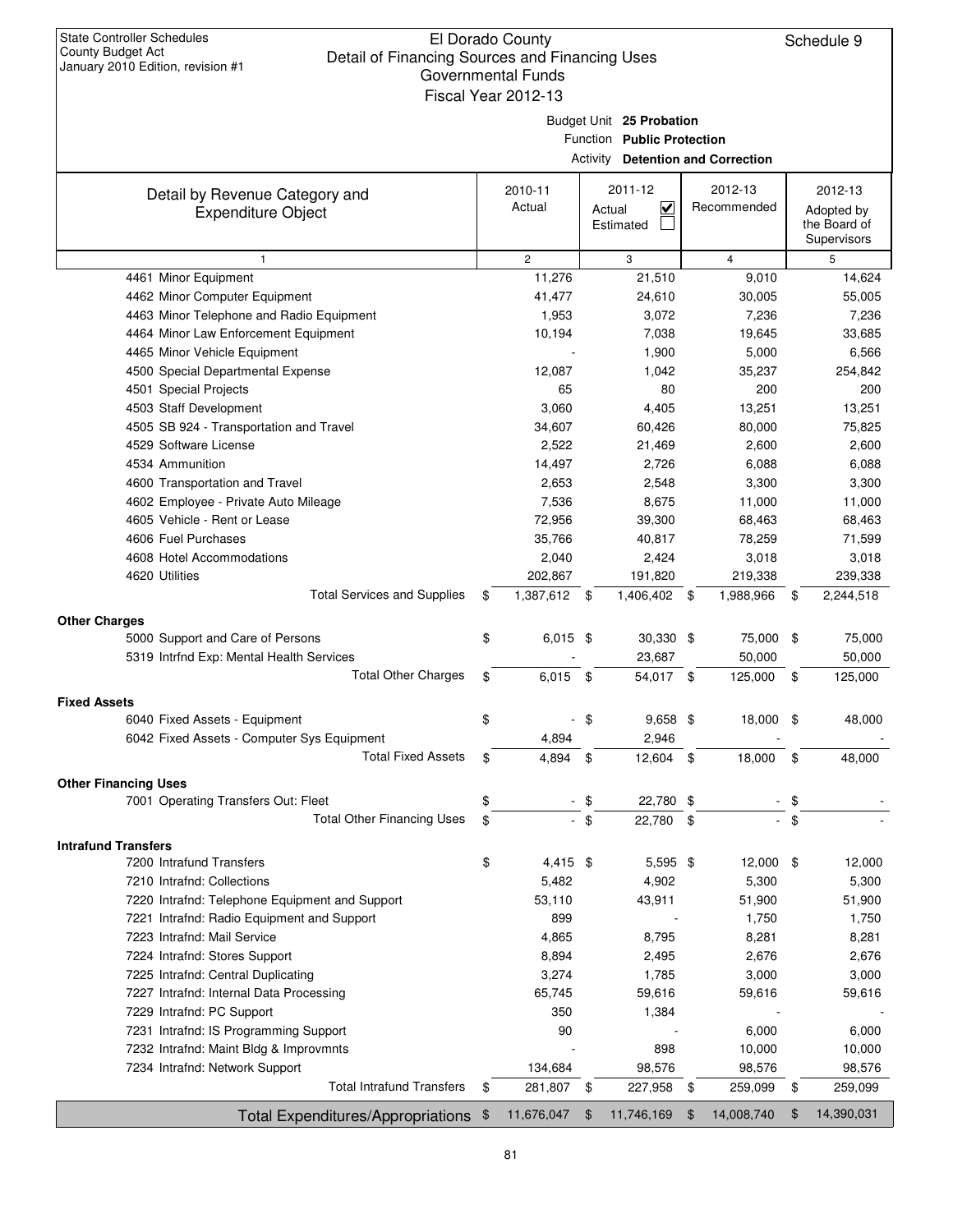| <b>State Controller Schedules</b><br>El Dorado County<br>County Budget Act<br>Detail of Financing Sources and Financing Uses<br>January 2010 Edition, revision #1<br>Governmental Funds<br>Fiscal Year 2012-13 |                 |                                                          |                                                                                                    |                        | Schedule 9                                           |
|----------------------------------------------------------------------------------------------------------------------------------------------------------------------------------------------------------------|-----------------|----------------------------------------------------------|----------------------------------------------------------------------------------------------------|------------------------|------------------------------------------------------|
|                                                                                                                                                                                                                |                 |                                                          | Budget Unit 25 Probation<br>Function Public Protection<br><b>Activity Detention and Correction</b> |                        |                                                      |
| Detail by Revenue Category and<br><b>Expenditure Object</b>                                                                                                                                                    |                 | 2011-12<br>2010-11<br>Actual<br>V<br>Actual<br>Estimated |                                                                                                    | 2012-13<br>Recommended | 2012-13<br>Adopted by<br>the Board of<br>Supervisors |
|                                                                                                                                                                                                                |                 | 2                                                        | 3                                                                                                  | 4                      | 5                                                    |
|                                                                                                                                                                                                                | <b>Net Cost</b> | (8,357,429)<br>- 56                                      | (7,630,356)<br>\$                                                                                  | (9,467,082)<br>S.      | (9,333,284)<br>\$                                    |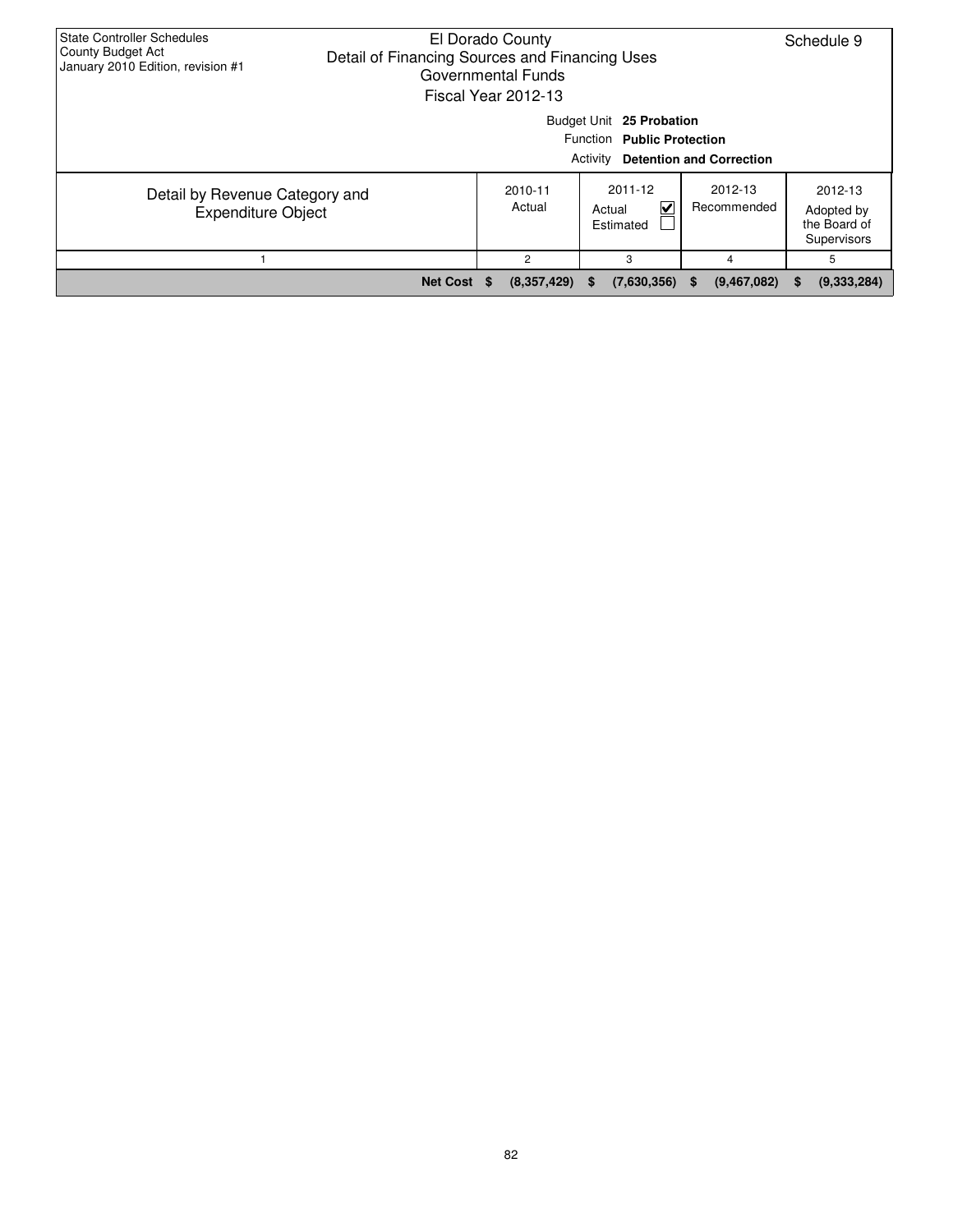|                                                                 |    | GUVENIMENIAI FUNGS<br>Fiscal Year 2012-13 |        |                                                                     |     |                                          |     |                                                      |
|-----------------------------------------------------------------|----|-------------------------------------------|--------|---------------------------------------------------------------------|-----|------------------------------------------|-----|------------------------------------------------------|
|                                                                 |    |                                           |        | Function Public Protection<br><b>Activity Protection Inspection</b> |     | Budget Unit 26 Agricultural Commissioner |     |                                                      |
| Detail by Revenue Category and<br><b>Expenditure Object</b>     |    | 2010-11<br>Actual                         | Actual | 2011-12<br>$\checkmark$<br>Estimated                                |     | 2012-13<br>Recommended                   |     | 2012-13<br>Adopted by<br>the Board of<br>Supervisors |
| $\mathbf{1}$                                                    |    | $\overline{c}$                            |        | 3                                                                   |     | $\overline{4}$                           |     | 5                                                    |
| <b>Licenses, Permits and Franchises</b>                         |    |                                           |        |                                                                     |     |                                          |     |                                                      |
| 0210 Business Licenses                                          | \$ | $6,050$ \$                                |        | $5,275$ \$                                                          |     | $5,000$ \$                               |     | 5,000                                                |
| 0260 Other License and Permits                                  |    | 119,054                                   |        | 118,832                                                             |     | 113,294                                  |     | 113,294                                              |
| Total Licenses, Permits and Franchises                          | \$ | 125,104 \$                                |        | 124,107 \$                                                          |     | 118,294                                  | \$  | 118,294                                              |
| <b>Fines, Forfeitures and Penalties</b>                         |    |                                           |        |                                                                     |     |                                          |     |                                                      |
| 0343 Consumer Fraud                                             | \$ |                                           | - \$   | 550 \$                                                              |     |                                          | \$  |                                                      |
| Total Fines, Forfeitures and Penalties                          | \$ |                                           | $-$ \$ | 550 \$                                                              |     |                                          | \$  |                                                      |
|                                                                 |    |                                           |        |                                                                     |     |                                          |     |                                                      |
| Revenue from Use of Money and Property<br>0421 Rent - Equipment | \$ | 207 \$                                    |        | 266                                                                 | \$  | $300*$                                   |     | 300                                                  |
| Total Revenue from Use of Money and Property                    | \$ | 207                                       | \$     | 266                                                                 | \$  | 300                                      | \$  | 300                                                  |
|                                                                 |    |                                           |        |                                                                     |     |                                          |     |                                                      |
| <b>Intergovernmental Revenue - State</b>                        |    |                                           |        |                                                                     |     |                                          |     |                                                      |
| 0720 State - Agriculture                                        | \$ | 206,521 \$                                |        | 224,148 \$                                                          |     | 174,426 \$                               |     | 174,426                                              |
| 0721 State - Aid for Agriculture                                |    | 13,200                                    |        |                                                                     |     |                                          |     |                                                      |
| 0722 State - Pesticide Use Enforcement                          |    | 133,174                                   |        | 136,701                                                             |     | 135,111                                  |     | 135,111                                              |
| 0723 State - Seed Inspection                                    |    | 260                                       |        | 213                                                                 |     | 200                                      |     | 200                                                  |
| 0724 State - Nursery Inspection                                 |    | 500                                       |        | 500                                                                 |     | 500                                      |     | 500                                                  |
| 0727 State - Weights and Measures                               |    | 10,654                                    |        | 5,709                                                               |     | 5,350                                    |     | 5,350                                                |
| 0728 State - Fruit and Vegetable Certificate                    |    | 180                                       |        | 410                                                                 |     | 200                                      |     | 200                                                  |
| 0729 State - Unclaimed Gas Tax Refund                           |    | 310,906                                   |        | 316,687                                                             |     | 311,764                                  |     | 311,764                                              |
| 0730 State - High Risk Pest Excl. Prog.                         |    | 4,259                                     |        | 1,224                                                               |     |                                          |     |                                                      |
| Total Intergovernmental Revenue - State                         | S  | 679,654 \$                                |        | 685,591 \$                                                          |     | 627,551                                  | -\$ | 627,551                                              |
| Intergovernmental Revenue - Federal                             |    |                                           |        |                                                                     |     |                                          |     |                                                      |
| 1100 Federal - Other                                            | \$ | 201,914 \$                                |        | 189,106 \$                                                          |     | 80,000 \$                                |     | 80,000                                               |
| Total Intergovernmental Revenue - Federal                       | \$ | 201,914                                   | \$     | 189,106                                                             | \$  | 80,000                                   | \$  | 80,000                                               |
| <b>Revenue Other Governmental Agencies</b>                      |    |                                           |        |                                                                     |     |                                          |     |                                                      |
| 1200 Other - Governmental Agencies                              | \$ | 25,727 \$                                 |        | 25,727 \$                                                           |     | 13,727 \$                                |     | 13,727                                               |
| Total Revenue Other Governmental Agencies                       | \$ | 25,727                                    | - \$   | 25,727                                                              | -\$ | 13,727                                   | \$  | 13,727                                               |
| <b>Charges for Services</b>                                     |    |                                           |        |                                                                     |     |                                          |     |                                                      |
| 1480 Agricultural Services                                      | \$ | 9,487 \$                                  |        | 10,376 \$                                                           |     | 7,600 \$                                 |     | 7,600                                                |
| 1742 Miscellaneous Copy Fees                                    |    |                                           |        |                                                                     |     | 100                                      |     | 100                                                  |
| 1744 Miscellaneous Inspections or Services                      |    | 1,425                                     |        | 1,451                                                               |     | 2,000                                    |     | 2,000                                                |
| 1800 Interfund Revenue                                          |    | 540                                       |        | 540                                                                 |     | 540                                      |     | 540                                                  |
| <b>Total Charges for Services</b>                               | \$ | 11,452 \$                                 |        | 12,367 \$                                                           |     | 10,240                                   | \$  | 10,240                                               |
|                                                                 |    |                                           |        |                                                                     |     |                                          |     |                                                      |
| <b>Miscellaneous Revenues</b><br>1920 Other Sales               | \$ | $1,840$ \$                                |        | $148$ \$                                                            |     | 200                                      | \$  | 200                                                  |
| <b>Total Miscellaneous Revenues</b>                             | \$ | $1,840$ \$                                |        | 148                                                                 | -\$ | 200                                      | \$  | 200                                                  |
| Total Revenue \$                                                |    | 1,045,898                                 | \$     | 1,037,862 \$                                                        |     | 850,312                                  | \$  | 850,312                                              |
|                                                                 |    |                                           |        |                                                                     |     |                                          |     |                                                      |
| <b>Salaries and Employee Benefits</b>                           |    |                                           |        |                                                                     |     |                                          |     |                                                      |
| 3000 Permanent Employees / Elected Officials                    | \$ | 624,308 \$                                |        | 592,360 \$                                                          |     | 582,119 \$                               |     | 582,119                                              |
| 3001 Temporary Employees                                        |    | 137,449                                   |        | 128,517                                                             |     | 103,748                                  |     | 103,748                                              |
| 3002 Overtime                                                   |    | 4,123                                     |        | 8,394                                                               |     | 5,000                                    |     | 5,000                                                |
| 3004 Other Compensation                                         |    | 4,857                                     |        | 9,614                                                               |     | 4,067                                    |     | 4,067                                                |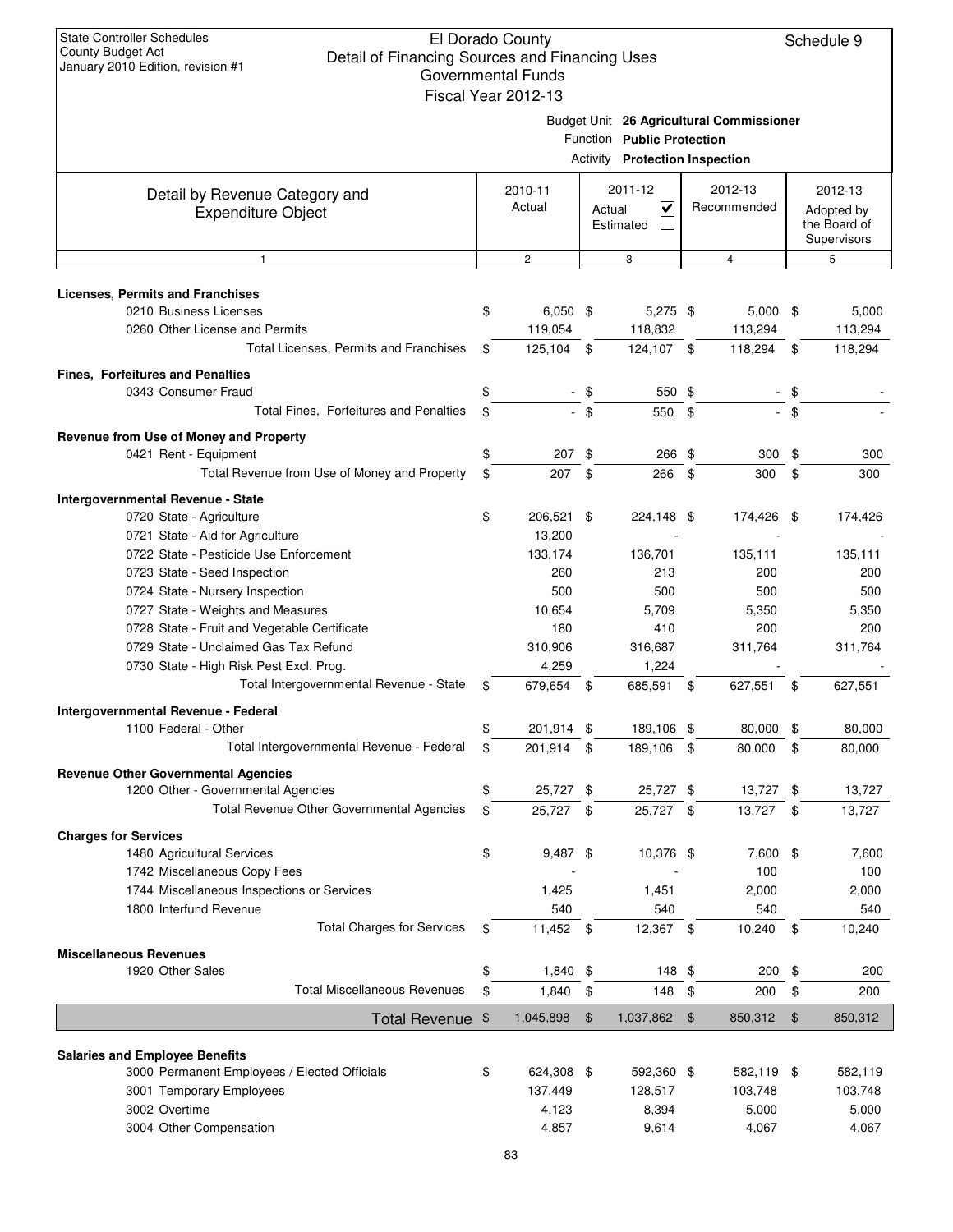| - - - |                                          |
|-------|------------------------------------------|
|       | Budget Unit 26 Agricultural Commissioner |

Function **Public Protection**

| <b>Activity Protection Inspection</b> |  |
|---------------------------------------|--|
|                                       |  |

|                                                             | 2010-11            | 2011-12                           | 2012-13        | 2012-13         |
|-------------------------------------------------------------|--------------------|-----------------------------------|----------------|-----------------|
| Detail by Revenue Category and<br><b>Expenditure Object</b> | Actual             | $\overline{\mathbf{v}}$<br>Actual | Recommended    | Adopted by      |
|                                                             |                    | Estimated                         |                | the Board of    |
|                                                             |                    |                                   |                | Supervisors     |
| $\mathbf{1}$                                                | $\mathbf{2}$       | 3                                 | $\overline{4}$ | 5               |
| 3020 Employer Share - Employee Retirement                   | 122,254            | 115,814                           | 113,827        | 113,827         |
| 3022 Employer Share - Medi Care                             | 10,704             | 10,192                            | 9,946          | 9,946           |
| 3040 Employer Share - Health Insurance                      | 148,194            | 162,230                           | 171,391        | 171,391         |
| 3041 Employer Share - Unemployment Insurance                | 12,491             | 8,258                             | 10,197         | 10,197          |
| 3042 Employer Share - Long Term Disab Insurance             | 2,031              | 1,670                             | 2,095          | 2,095           |
| 3043 Employer Share - Deferred Compensation                 |                    | 734                               | 2,644          | 2,644           |
| 3046 Retiree Health - Defined Contributions                 | 11,517             | 11,276                            | 11,184         | 11,184          |
| 3060 Employer Share - Workers' Compensation                 | 28,623             | 16,017                            | 9,527          | 9,527           |
| 3080 Flexible Benefits                                      | 4,977              | 1,832                             | 12,000         | 12,000          |
| Total Salaries and Employee Benefits                        | \$<br>1,111,528 \$ | 1,066,909 \$                      | 1,037,745      | \$<br>1,037,745 |
| <b>Services and Supplies</b>                                |                    |                                   |                |                 |
| 4000 Agriculture                                            | \$<br>17,198 \$    | 15,953 \$                         | 13,750         | \$<br>13,750    |
| 4020 Clothing and Personal Supplies                         | 957                | 297                               | 2,500          | 2,500           |
| 4040 Telephone Company Vendor Payments                      | 1,188              | 1,299                             | 2,000          | 2,000           |
| 4041 Cnty Pass thru Telephone Chrges to Depts               | 227                | 198                               | 500            | 500             |
| 4080 Household Expense                                      | 105                |                                   | 1,000          | 500             |
| 4100 Insurance - Premium                                    | 40,520             | 29,783                            | 24,702         | 24,702          |
| 4140 Maintenance - Equipment                                | 260                |                                   | 500            | 500             |
| 4141 Maintenance - Office Equipment                         |                    |                                   | 600            | 600             |
| 4144 Maintenance - Computer System Supplies                 | 1,150              | 1,150                             | 1,150          | 1,150           |
| 4160 Maintenance Vehicles - Service Contract                | 954                |                                   | 1,500          | 500             |
| 4161 Maintenance Vehicles - Parts/Direct Chrg               | 358                | 1,135                             | 1,000          | 500             |
| 4162 Maintenance Vehicles - Supplies                        |                    |                                   | 100            | 100             |
| 4164 Maintenance Vehicles - Tires and Tubes                 |                    |                                   | 1,000          | 500             |
| 4165 Maintenance Vehicles - Oil and Grease                  | 100                | 119                               | 100            | 100             |
| 4180 Maintenance - Building and Improvements                |                    |                                   | 400            | 400             |
| 4220 Memberships                                            | 4,335              | 685                               | 4,935          | 4,935           |
| 4221 Memberships - Legislative Advocacy                     | 12,851             | 12,851                            | 13,362         | 13,362          |
| 4240 Miscellaneous Expense                                  |                    | (1)                               |                |                 |
| 4260 Office Expense                                         | 3,884              | 3,339                             | 5,000          | 5,000           |
| 4261 Postage                                                | 2,158              | 2,274                             | 3,200          | 3,200           |
| 4262 Software                                               |                    | 2,318                             | 2,600          | 2,600           |
| 4263 Subscription / Newspaper / Journals                    | 252                | 95                                | 300            | 300             |
| 4264 Books / Manuals                                        |                    |                                   | 300            | 300             |
| 4265 Law Books                                              | 157                | 157                               | 275            | 275             |
| 4266 Printing / Duplicating                                 | 91                 | 154                               | 750            | 3,250           |
| 4300 Professional and Specialized Services                  | 70,897             | 62,674                            | 12,600         | 12,600          |
| 4324 Medical, Dental and Lab Services                       | 3,532              | 2,496                             | 2,646          | 2,646           |
| 4400 Publication and Legal Notices                          | 174                | 321                               | 400            | 400             |
| 4420 Rents and Leases - Equipment                           | 4,423              | 5,439                             | 4,500          | 4,500           |
| 4460 Small Tools and Instruments                            | 972                | 1,130                             | 2,000          | 2,000           |
| 4461 Minor Equipment                                        | 925                | 1,120                             | 2,000          | 2,000           |
| 4462 Minor Computer Equipment                               | 1,344              | 3,137                             | 3,348          | 3,348           |
| 4500 Special Departmental Expense                           | 1,975              | 1,571                             | 2,000          | 2,000           |
| 4503 Staff Development                                      | 1,940              | 630                               | 1,800          | 1,800           |
| 4529 Software License                                       |                    | 4,500                             | 3,300          | 3,300           |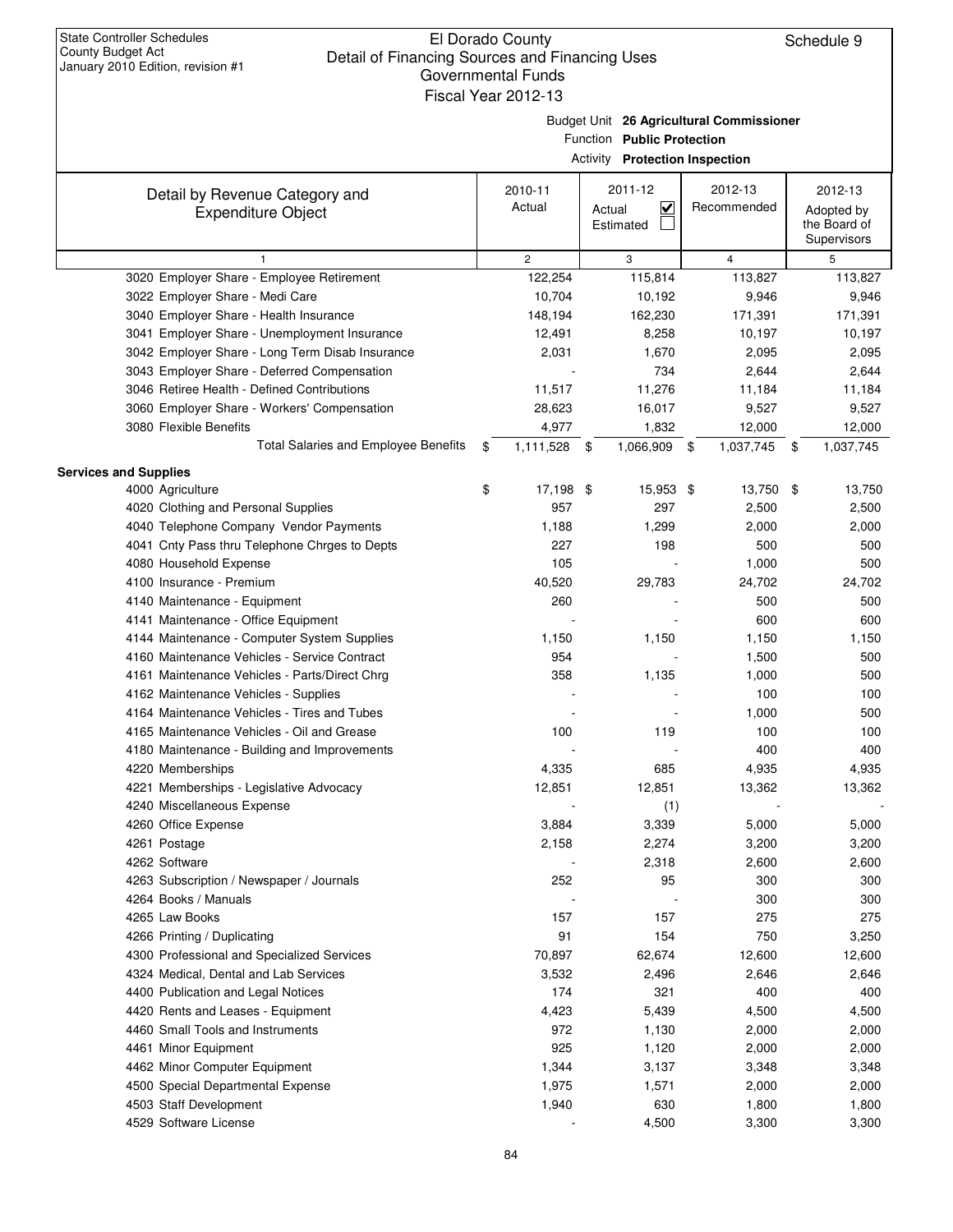| Budget Unit 26 Agricultural Commissioner |
|------------------------------------------|
|                                          |

Function **Public Protection**

|                                                             |                   |      | <b>Activity Protection Inspection</b>                     |                |                        |                                                      |
|-------------------------------------------------------------|-------------------|------|-----------------------------------------------------------|----------------|------------------------|------------------------------------------------------|
| Detail by Revenue Category and<br><b>Expenditure Object</b> | 2010-11<br>Actual |      | 2011-12<br>$\overline{\mathbf{v}}$<br>Actual<br>Estimated |                | 2012-13<br>Recommended | 2012-13<br>Adopted by<br>the Board of<br>Supervisors |
| $\mathbf{1}$                                                | $\mathbf{2}$      |      | 3                                                         |                | $\overline{4}$         | 5                                                    |
| 4540 Staff Development                                      |                   |      | 270                                                       |                |                        |                                                      |
| 4600 Transportation and Travel                              | 671               |      | 450                                                       |                | 2,600                  | 2,600                                                |
| 4602 Employee - Private Auto Mileage                        | 1,327             |      | 1,005                                                     |                | 1,873                  | 1,873                                                |
| 4605 Vehicle - Rent or Lease                                | 47,452            |      | 13,642                                                    |                | 46,553                 | 46,553                                               |
| 4606 Fuel Purchases                                         | 32,300            |      | 34,652                                                    |                | 41,218                 | 41,218                                               |
| 4608 Hotel Accommodations                                   | 646               |      | 543                                                       |                |                        |                                                      |
| <b>Total Services and Supplies</b>                          | \$<br>255,322     | \$   | 205,386                                                   | \$             | 208,362                | \$<br>208,362                                        |
| <b>Other Charges</b>                                        |                   |      |                                                           |                |                        |                                                      |
| 5300 Interfund Expenditures                                 | \$<br>$4,312$ \$  |      | $3,223$ \$                                                |                | $1,500$ \$             | 4,000                                                |
| <b>Total Other Charges</b>                                  | \$<br>4,312       | - \$ | 3,223                                                     | \$             | 1,500                  | \$<br>4,000                                          |
| <b>Intrafund Transfers</b>                                  |                   |      |                                                           |                |                        |                                                      |
| 7200 Intrafund Transfers                                    | \$<br>$1,187$ \$  |      | 435 \$                                                    |                | 6,365 \$               | 6,365                                                |
| 7220 Intrafnd: Telephone Equipment and Support              | 5,098             |      | 5,020                                                     |                | 5,200                  | 5,200                                                |
| 7223 Intrafnd: Mail Service                                 | 1,188             |      | 2,149                                                     |                | 2,551                  | 2,551                                                |
| 7224 Intrafnd: Stores Support                               | 498               |      | 172                                                       |                | 103                    | 103                                                  |
| 7225 Intrafnd: Central Duplicating                          | 866               |      |                                                           |                | 2,500                  |                                                      |
| 7227 Intrafnd: Internal Data Processing                     | 15,757            |      | 19,375                                                    |                | 19,375                 | 19,375                                               |
| 7229 Intrafnd: PC Support                                   | 824               |      | 1,395                                                     |                | 1,000                  | 1,000                                                |
| 7231 Intrafnd: IS Programming Support                       | 180               |      |                                                           |                | 1,500                  | 1,500                                                |
| 7232 Intrafnd: Maint Bldg & Improvmnts                      |                   |      | 1,019                                                     |                | 500                    | 500                                                  |
| 7234 Intrafnd: Network Support                              | 16,916            |      | 16,081                                                    |                | 16,081                 | 16,081                                               |
| <b>Total Intrafund Transfers</b>                            | \$<br>42,514 \$   |      | 45,646                                                    | \$             | 55,175                 | \$<br>52,675                                         |
| Total Expenditures/Appropriations \$                        | 1,413,676         | \$   | 1,321,165                                                 | $\mathfrak{F}$ | 1,302,782              | \$<br>1,302,782                                      |
| Net Cost \$                                                 | (367, 778)        | \$   | (283, 304)                                                | \$             | (452, 470)             | \$<br>(452, 470)                                     |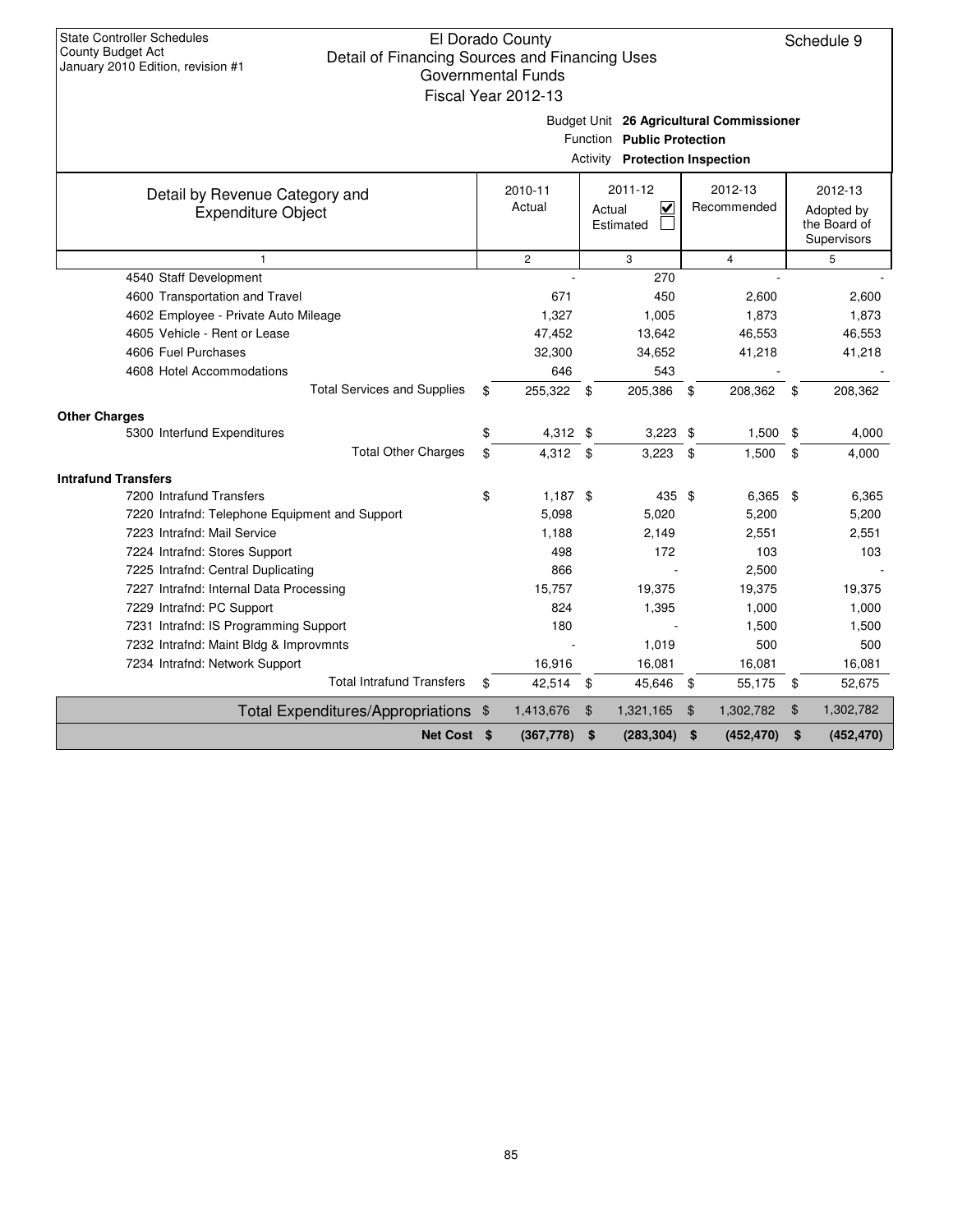| January 2010 Edition, revision #1                                                             | <b>Governmental Funds</b> |     |                                                                |      |                    |      |                             |
|-----------------------------------------------------------------------------------------------|---------------------------|-----|----------------------------------------------------------------|------|--------------------|------|-----------------------------|
|                                                                                               | Fiscal Year 2012-13       |     |                                                                |      |                    |      |                             |
|                                                                                               |                           |     | Budget Unit 28 Recorder/Clerk                                  |      |                    |      |                             |
|                                                                                               |                           |     | Function Public Protection<br><b>Activity Other Protection</b> |      |                    |      |                             |
|                                                                                               |                           |     |                                                                |      |                    |      |                             |
| Detail by Revenue Category and                                                                | 2010-11                   |     | 2011-12                                                        |      | 2012-13            |      | 2012-13                     |
| <b>Expenditure Object</b>                                                                     | Actual                    |     | $\overline{\mathbf{v}}$<br>Actual                              |      | Recommended        |      | Adopted by                  |
|                                                                                               |                           |     | Estimated                                                      |      |                    |      | the Board of<br>Supervisors |
| $\mathbf{1}$                                                                                  | $\mathbf{2}$              |     | 3                                                              |      | $\overline{4}$     |      | 5                           |
| <b>Licenses, Permits and Franchises</b>                                                       |                           |     |                                                                |      |                    |      |                             |
| 0261 Marriage License                                                                         | \$<br>82,212 \$           |     | 80,936 \$                                                      |      | 81,000             | \$   | 81,000                      |
| Total Licenses, Permits and Franchises                                                        | \$<br>82,212 \$           |     | 80,936 \$                                                      |      | 81,000             | \$   | 81,000                      |
| Intergovernmental Revenue - State                                                             |                           |     |                                                                |      |                    |      |                             |
| 0881 State - Mandated Reimbursements                                                          | \$<br>7,579 \$            |     | $3,250$ \$                                                     |      | 5,700              | \$   | 5,700                       |
| Total Intergovernmental Revenue - State                                                       | \$<br>7,579               | \$  | $3,250$ \$                                                     |      | 5,700              | \$   | 5,700                       |
| Intergovernmental Revenue - Federal                                                           |                           |     |                                                                |      |                    |      |                             |
| 1100 Federal - Other                                                                          | \$                        | \$  |                                                                | - \$ |                    | - \$ | 1,226,047                   |
| 1125 Federal - HAVA                                                                           |                           |     | 86,829                                                         |      | 22,217             |      | 22,217                      |
| 1126 Federal - HAVA (Sec 261)                                                                 | 1,940                     |     | 4,004                                                          |      | 16,867             |      | 16,867                      |
| Total Intergovernmental Revenue - Federal                                                     | \$<br>$1,940$ \$          |     | 90,832 \$                                                      |      | 39,084 \$          |      | 1,265,131                   |
| <b>Charges for Services</b>                                                                   |                           |     |                                                                |      |                    |      |                             |
| 1360 Election Services                                                                        | \$<br>238,304 \$          |     | 140,637 \$                                                     |      | 120,000 \$         |      | 120,000                     |
| 1361 Candidate Filing Fee                                                                     |                           |     | 11,916                                                         |      |                    |      |                             |
| 1600 Recording Fees                                                                           | 740,989                   |     | 745,073                                                        |      | 725,000            |      | 725,000                     |
| 1604 Recording Fees CD Reproduction                                                           | 14,483                    |     | 11,310                                                         |      | 11,000             |      | 11,000                      |
| <b>Total Charges for Services</b>                                                             | \$<br>993,776 \$          |     | 908,936 \$                                                     |      | 856,000 \$         |      | 856,000                     |
|                                                                                               |                           |     |                                                                |      |                    |      |                             |
| <b>Miscellaneous Revenues</b><br>1940 Miscellaneous Revenue                                   | \$<br>248,786 \$          |     | 232,176 \$                                                     |      | 265,000            | \$   | 265,000                     |
| <b>Total Miscellaneous Revenues</b>                                                           | \$<br>248,786             | -\$ | 232,176 \$                                                     |      | 265,000            | \$   | 265,000                     |
|                                                                                               |                           |     |                                                                |      |                    |      |                             |
| <b>Other Financing Sources</b>                                                                |                           |     |                                                                |      |                    |      |                             |
| 2020 Operating Transfers In                                                                   | \$<br>15,424 \$           |     | 15,223 \$                                                      |      | 70,000 \$          |      | 70,000                      |
| 2028 Operating Transfers In: Computer Recording<br>2029 Operating Transfers In: Micrographics | 345,000                   |     | 225,000<br>202,182                                             |      | 260,000<br>275,000 |      | 260,000<br>275,000          |
| 2030 Operating Transfers In: Vital Statistics                                                 | 273,215<br>77,725         |     | 20,050                                                         |      | 20,000             |      | 20,000                      |
| 2031 Operating Transfers In: License Notary                                                   | 5,000                     |     | 5,000                                                          |      | 6,500              |      | 6,500                       |
| <b>Total Other Financing Sources</b>                                                          | \$<br>716,364             | \$  | 467,455                                                        | - \$ | 631,500            | \$   | 631,500                     |
| Total Revenue \$                                                                              | 2,050,656                 | \$  | 1,783,586                                                      | \$   | 1,878,284          | \$   | 3,104,331                   |
|                                                                                               |                           |     |                                                                |      |                    |      |                             |
| <b>Salaries and Employee Benefits</b>                                                         |                           |     |                                                                |      |                    |      |                             |
| 3000 Permanent Employees / Elected Officials                                                  | \$<br>1,129,793 \$        |     | 1,172,870 \$                                                   |      | 1,190,117 \$       |      | 1,190,117                   |
| 3001 Temporary Employees                                                                      | 150,735                   |     | 75,911                                                         |      | 166,867            |      | 166,867                     |
| 3002 Overtime                                                                                 | 10,728                    |     | 2,022                                                          |      | 7,500              |      | 7,500                       |
| 3004 Other Compensation                                                                       | 22,968                    |     | 16,585                                                         |      | 17,878             |      | 17,878                      |
| 3005 Tahoe Differential                                                                       | 4,818                     |     | 4,818                                                          |      | 4,800              |      | 4,800                       |
| 3020 Employer Share - Employee Retirement                                                     | 219,222                   |     | 214,445                                                        |      | 216,882            |      | 216,882                     |
| 3022 Employer Share - Medi Care                                                               | 16,990                    |     | 16,268                                                         |      | 16,173             |      | 16,173                      |
| 3040 Employer Share - Health Insurance                                                        | 313,523                   |     | 359,433                                                        |      | 365,576            |      | 365,576                     |
| 3041 Employer Share - Unemployment Insurance                                                  | 23,562                    |     | 19,554                                                         |      | 19,319             |      | 19,319                      |
| 3042 Employer Share - Long Term Disab Insurance                                               | 3,781                     |     | 3,308                                                          |      | 4,285              |      | 4,285                       |
| 3043 Employer Share - Deferred Compensation<br>3046 Retiree Health - Defined Contributions    | 6,253<br>23,535           |     | 6,096<br>23,042                                                |      | 5,421<br>22,854    |      | 5,421<br>22,854             |
| 3060 Employer Share - Workers' Compensation                                                   | 42,045                    |     | 22,892                                                         |      | 10,670             |      | 10,670                      |
|                                                                                               |                           |     |                                                                |      |                    |      |                             |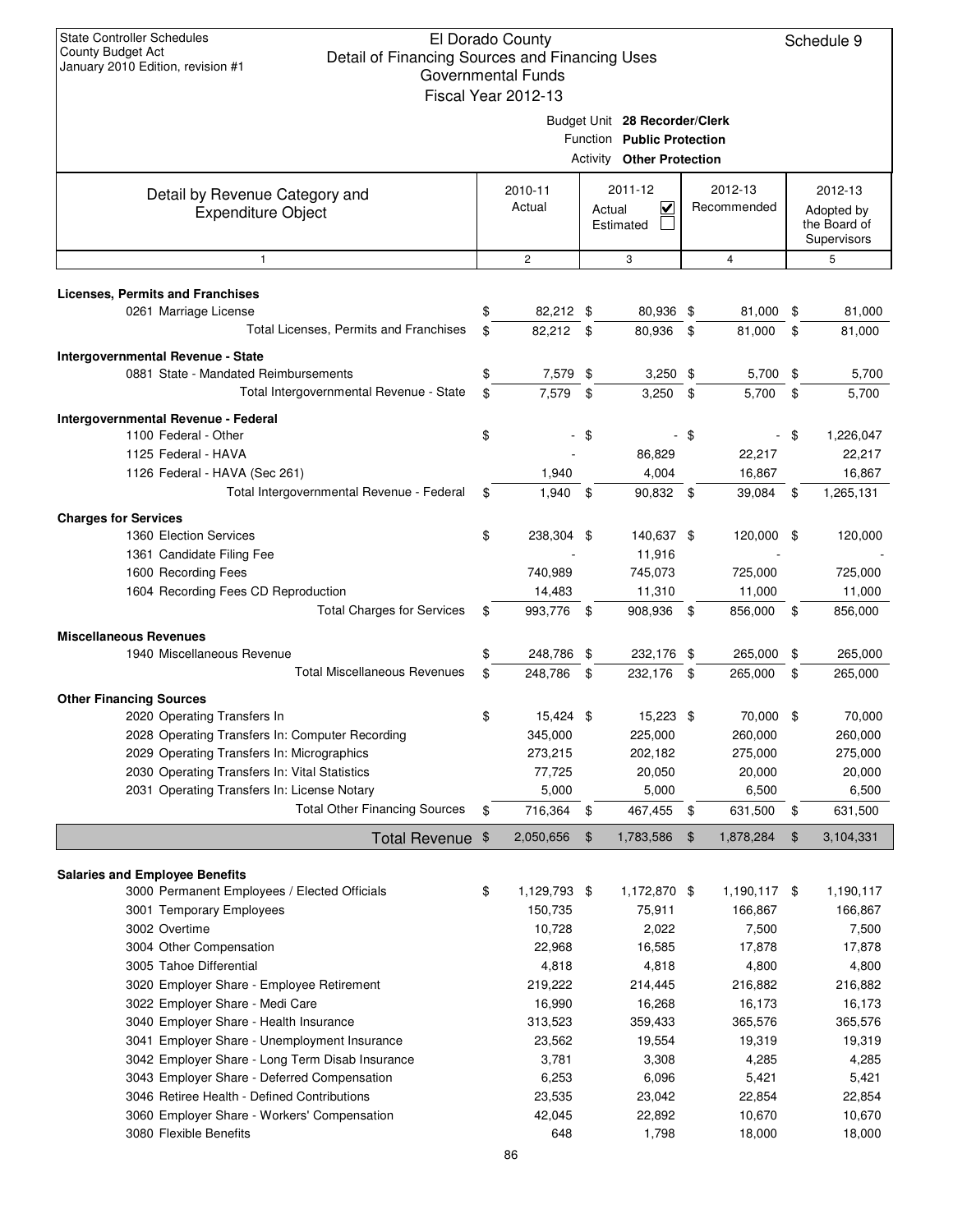| 2-13 |                               |
|------|-------------------------------|
|      | Budget Unit 28 Recorder/Clerk |
|      | Function Public Protection    |
|      | $A$ othiche Athen Duateatham  |

|                                                             | Function Public Protection       |                   |        |                                              |        |                |              |                  |  |
|-------------------------------------------------------------|----------------------------------|-------------------|--------|----------------------------------------------|--------|----------------|--------------|------------------|--|
|                                                             | <b>Activity Other Protection</b> |                   |        |                                              |        |                |              |                  |  |
|                                                             |                                  | 2010-11<br>Actual |        | 2011-12<br>$\overline{\mathbf{v}}$<br>Actual |        | 2012-13        |              | 2012-13          |  |
| Detail by Revenue Category and<br><b>Expenditure Object</b> |                                  |                   |        |                                              |        | Recommended    |              | Adopted by       |  |
|                                                             |                                  |                   |        | Estimated                                    |        |                | the Board of |                  |  |
|                                                             |                                  |                   |        |                                              |        |                |              | Supervisors      |  |
| 1                                                           |                                  | $\mathbf{2}$      |        | 3                                            |        | $\overline{4}$ |              | 5                |  |
| Total Salaries and Employee Benefits                        | \$                               | 1,968,602         | \$     | 1,939,041                                    | \$     | 2,066,342      | \$           | 2,066,342        |  |
| <b>Services and Supplies</b>                                |                                  |                   |        |                                              |        |                |              |                  |  |
| 4040 Telephone Company Vendor Payments                      | \$                               | 588 \$            |        | 391 \$                                       |        | 480            | \$           | 480              |  |
| 4041 Cnty Pass thru Telephone Chrges to Depts               |                                  | 599               |        | 535                                          |        | 680            |              | 680              |  |
| 4080 Household Expense                                      |                                  | 50                |        | 100                                          |        | 100            |              | 100              |  |
| 4100 Insurance - Premium                                    |                                  | 11,251            |        | 8,415                                        |        | 10,083         |              | 10,083           |  |
| 4140 Maintenance - Equipment                                |                                  | 22,976            |        | 21,926                                       |        | 26,550         |              | 26,550           |  |
| 4141 Maintenance - Office Equipment                         |                                  | 426               |        | 439                                          |        | 1,550          |              | 1,550            |  |
| 4144 Maintenance - Computer System Supplies                 |                                  | 14,252            |        | 63,751                                       |        | 14,800         |              | 14,800           |  |
| 4180 Maintenance - Building and Improvements                |                                  |                   |        |                                              |        | 240            |              | 240              |  |
| 4220 Memberships                                            |                                  | 400               |        |                                              |        |                |              |                  |  |
| 4221 Memberships - Legislative Advocacy                     |                                  | 1,525             |        | 1,825                                        |        | 2,150          |              | 2,150            |  |
| 4260 Office Expense                                         |                                  | 12,550            |        | 17,992                                       |        | 23,000         |              | 23,000           |  |
| 4261 Postage                                                |                                  | 93,400            |        | 77,338                                       |        | 120,815        |              | 120,815          |  |
| 4262 Software                                               |                                  | 2,449             |        |                                              |        | 1,500          |              | 1,500            |  |
| 4263 Subscription / Newspaper / Journals                    |                                  | 580               |        | 847                                          |        | 588            |              | 588              |  |
| 4264 Books / Manuals                                        |                                  | 150               |        | 150                                          |        | 250            |              | 250              |  |
| 4265 Law Books                                              |                                  | 3,146             |        | 3,058                                        |        | 3,765          |              | 3,765            |  |
| 4266 Printing / Duplicating                                 |                                  |                   |        | 424                                          |        |                |              |                  |  |
| 4300 Professional and Specialized Services                  |                                  | 221,681           |        | 83,546                                       |        | 253,700        |              | 1,399,500        |  |
| 4302 Construction and Engineering Contracts                 |                                  |                   |        | 746                                          |        |                |              |                  |  |
| 4307 Microfilm Services                                     |                                  | 965               |        | 892                                          |        | 1,250          |              | 1,250            |  |
| 4324 Medical, Dental and Lab Services                       |                                  | 550               |        | 1,800                                        |        | 1,500          |              | 1,500            |  |
| 4400 Publication and Legal Notices                          |                                  | 4,065             |        | 3,209                                        |        | 1,900          |              | 1,900            |  |
| 4420 Rents and Leases - Equipment                           |                                  | 15,231            |        | 14,907                                       |        | 17,464         |              | 17,464           |  |
| 4440 Rent & Lease - Building/Improvements                   |                                  | 2,300             |        | 1,260                                        |        | 1,500          |              | 1,500            |  |
| 4460 Small Tools and Instruments                            |                                  | 37                |        |                                              |        | 100            |              | 100              |  |
| 4461 Minor Equipment<br>4462 Minor Computer Equipment       |                                  | 1,887<br>1,047    |        | 4,003<br>3,304                               |        | 1,200<br>6,800 |              | 1,200            |  |
| 4500 Special Departmental Expense                           |                                  | 215,434           |        | 143,675                                      |        | 150,000        |              | 6,800            |  |
| 4503 Staff Development                                      |                                  | 680               |        | 2,270                                        |        | 1,940          |              | 150,000<br>1,940 |  |
| 4511 Elections Outreach                                     |                                  | 312               |        | 1,103                                        |        |                |              |                  |  |
| 4531 Precinct Board Compensation                            |                                  | 81,138            |        | 44,484                                       |        | 70,000         |              | 70,000           |  |
| 4600 Transportation and Travel                              |                                  | 260               |        | 578                                          |        | 1,500          |              | 1,500            |  |
| 4602 Employee - Private Auto Mileage                        |                                  | 3,208             |        | 3,039                                        |        | 3,500          |              | 3,500            |  |
| 4605 Vehicle - Rent or Lease                                |                                  | 3,074             |        | 969                                          |        | 1,700          |              | 1,700            |  |
| 4606 Fuel Purchases                                         |                                  | 1,421             |        | 969                                          |        | 1,060          |              | 1,060            |  |
| 4608 Hotel Accommodations                                   |                                  |                   |        | 2,116                                        |        | 2,500          |              | 2,500            |  |
| <b>Total Services and Supplies</b>                          | \$                               | 717,631           | - \$   | 510,061 \$                                   |        | 724,165        | \$           | 1,869,965        |  |
|                                                             |                                  |                   |        |                                              |        |                |              |                  |  |
| <b>Other Charges</b>                                        |                                  |                   |        |                                              |        |                |              |                  |  |
| 5240 Contribution To Non-county Governmental                | \$                               |                   | - \$   |                                              | - \$   |                | \$           | 80,247           |  |
| <b>Total Other Charges</b>                                  | \$                               |                   | $-$ \$ |                                              | $-$ \$ |                | \$           | 80,247           |  |
| <b>Fixed Assets</b>                                         |                                  |                   |        |                                              |        |                |              |                  |  |
| 6040 Fixed Assets - Equipment                               | \$                               |                   | - \$   | 46,333 \$                                    |        |                | \$           |                  |  |
| 6042 Fixed Assets - Computer Sys Equipment                  |                                  | 6,329             |        |                                              |        | 15,000         |              | 15,000           |  |